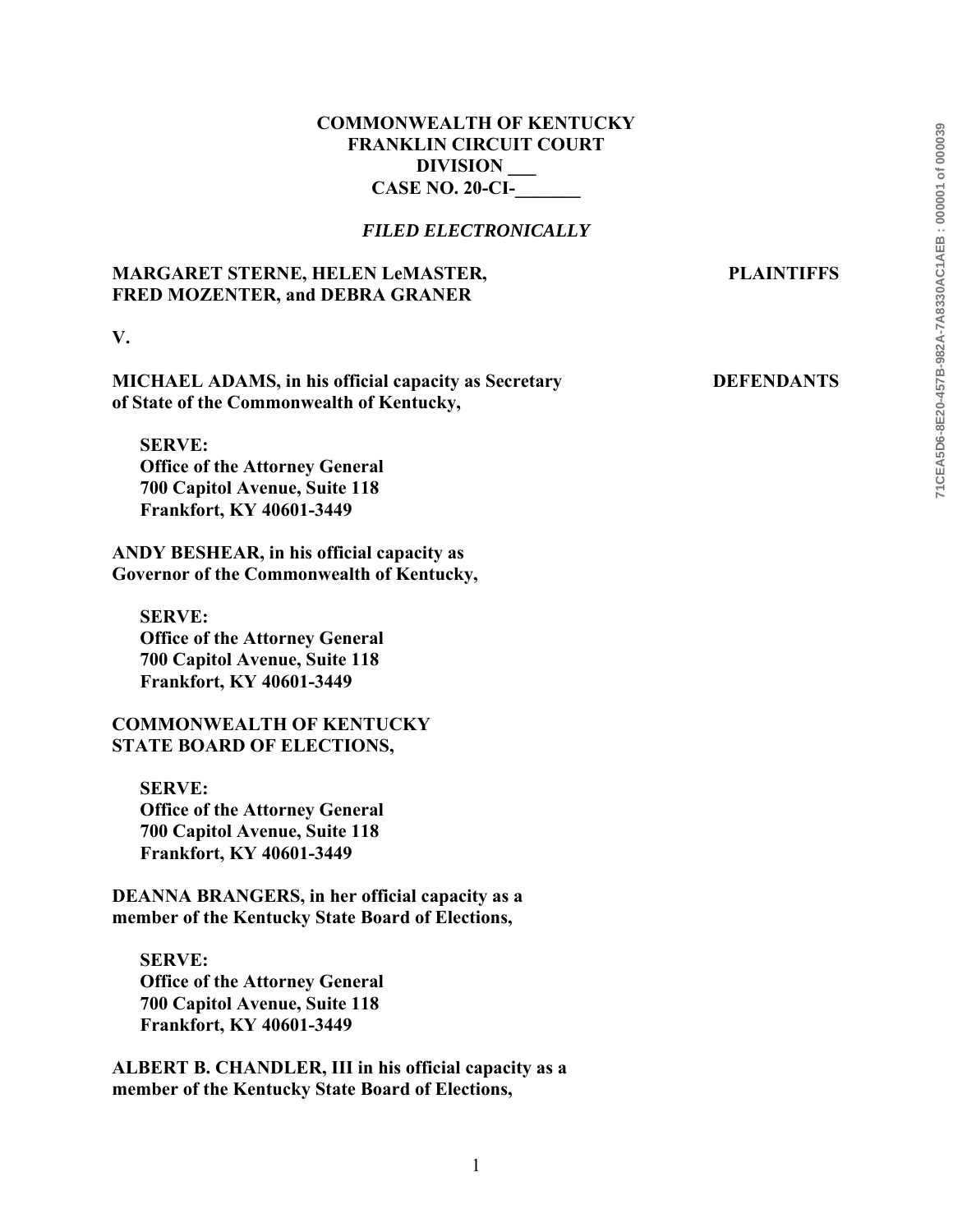**SERVE: Office of the Attorney General 700 Capitol Avenue, Suite 118 Frankfort, KY 40601-3449** 

**KATRINA FITZGERALD, in her official capacity as a member of the Kentucky State Board of Elections,** 

**SERVE: Office of the Attorney General 700 Capitol Avenue, Suite 118 Frankfort, KY 40601-3449** 

**JAMES LEWIS, in his official capacity as a member of the Kentucky State Board of Elections,** 

**SERVE: Office of the Attorney General 700 Capitol Avenue, Suite 118 Frankfort, KY 40601-3449** 

**GEORGE RUSSELL, in his official capacity as a member of the Kentucky State Board of Elections,** 

**SERVE: Office of the Attorney General 700 Capitol Avenue, Suite 118 Frankfort, KY 40601-3449** 

**DWIGHT SEARS, in his official capacity as a member of the Kentucky State Board of Elections,** 

**SERVE: Office of the Attorney General 700 Capitol Avenue, Suite 118 Frankfort, KY 40601-3449** 

**CORY SKOLNICK, in his official capacity as a member of the Kentucky State Board of Elections,** 

**SERVE: Office of the Attorney General**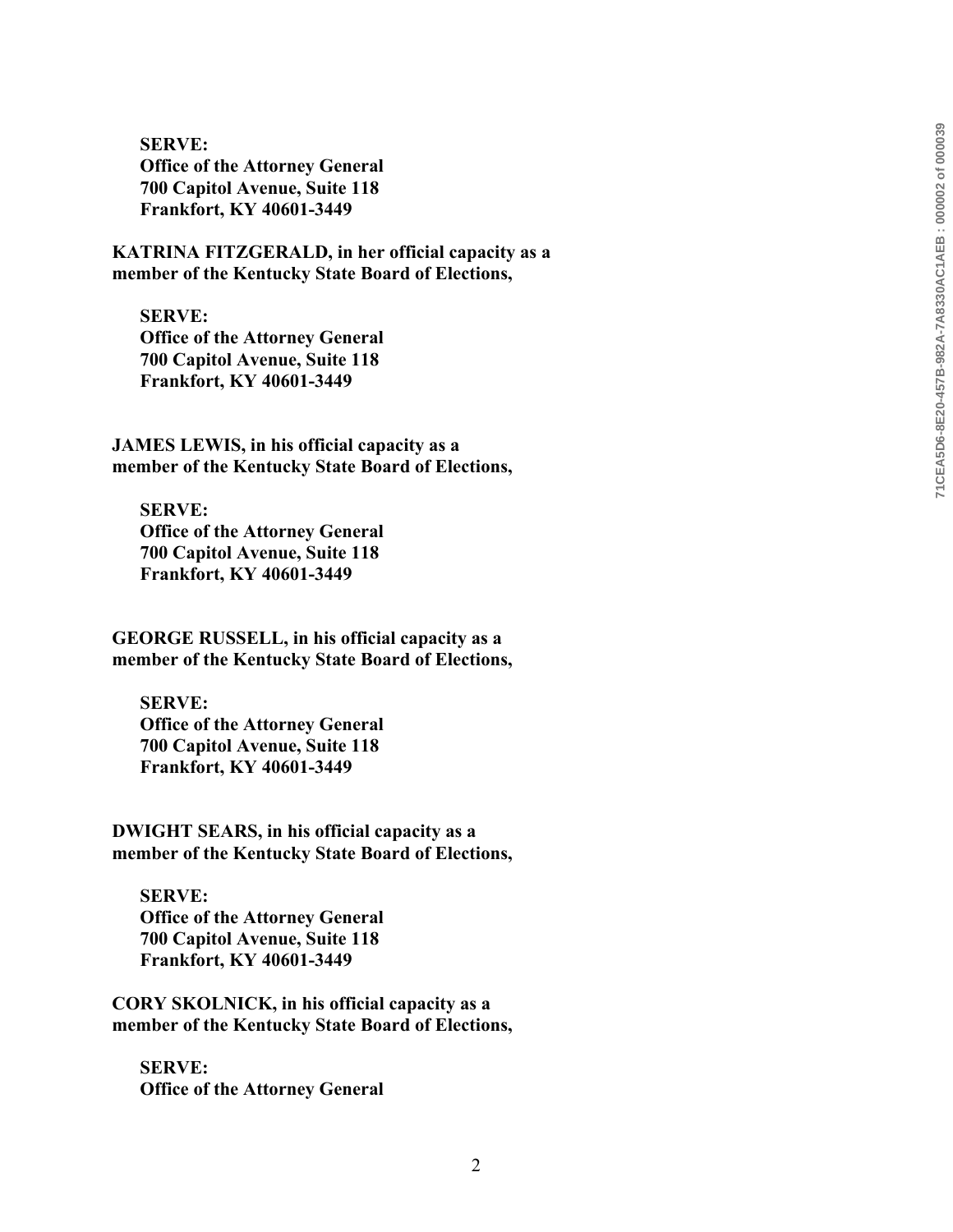**700 Capitol Avenue, Suite 118 Frankfort, KY 40601-3449** 

**and** 

**SHERRY WHITEHOUSE, in his official capacity as a member of the Kentucky State Board of Elections,** 

**SERVE: Office of the Attorney General 700 Capitol Avenue, Suite 118 Frankfort, KY 40601-3449** 

## **COMPLAINT FOR DECLARATORY AND INJUNCTIVE RELIEF**

Plaintiffs Sterne, LeMaster, Mozenter, and Graner, for their Complaint for Declaratory and Injunctive Relief, state and allege as follows:

## **INTRODUCTION**

1. This is an action under Section 6 of the Kentucky Constitution for declaratory and injunctive relief to require Kentucky's election officials to extend the rules for no-excuse absentee voting used for the June 23, 2020 primary elections for the duration of the Covid-related State of Emergency declared by Governor Beshear, including for the upcoming November 3, 2020 general election. This relief is necessary and appropriate to permit the citizens of the Commonwealth to safely vote for local, state, and national leaders during a pandemic that has required massive changes to their daily lives. By delaying Kentucky's primary until June 2020, and successfully implementing the no-excuse absentee voting rules, Defendants have conceded the necessity—and proved the viability—of the relief requested. And as the best available science shows that concerns regarding Covid-19 transmission will be at least as serious in November 2020 as they are today, that relief is necessary to safeguard voters' health, as well as their rights to a "free and equal" election under the Kentucky Constitution.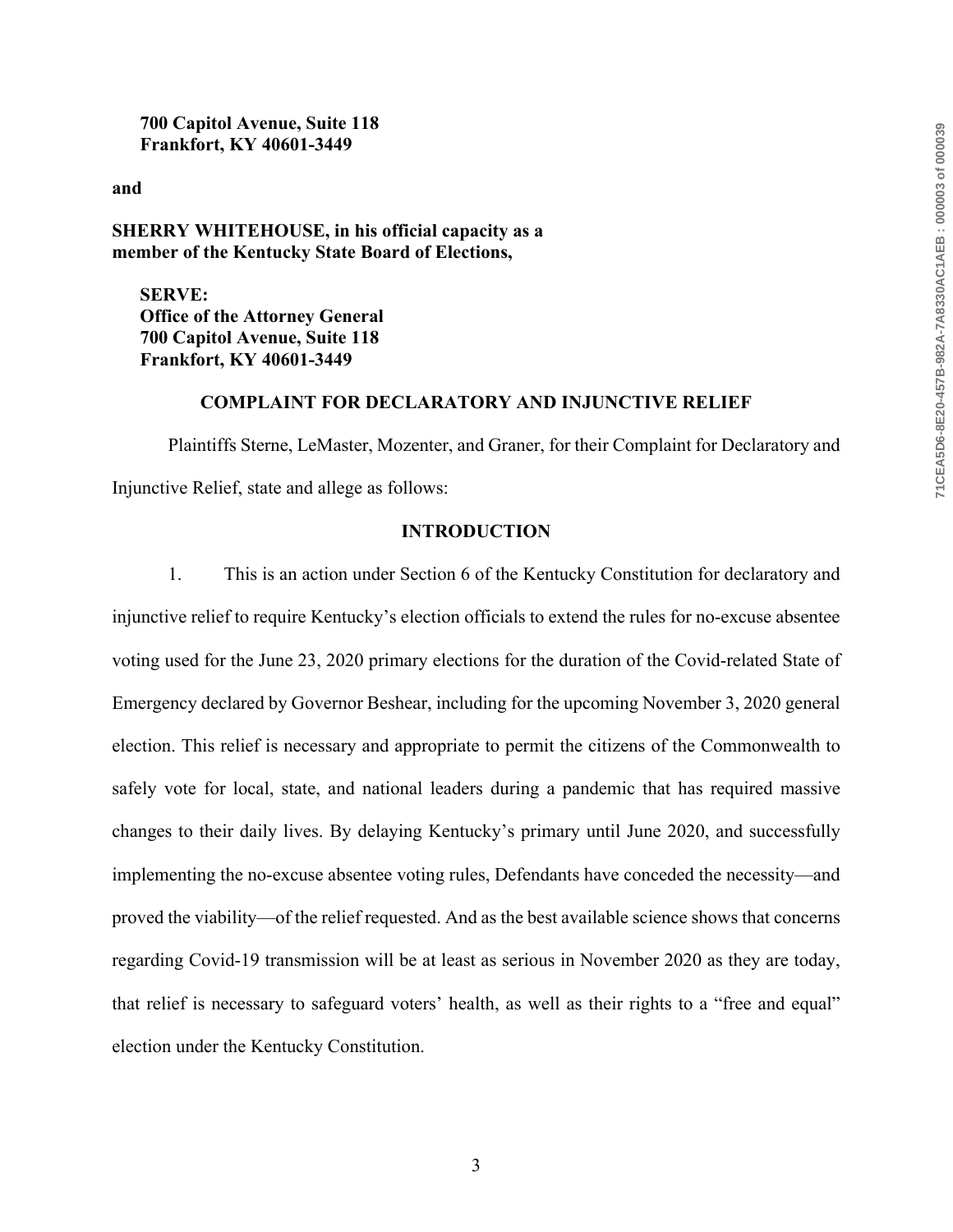#### **PARTIES**

2. Plaintiff Margaret Sterne is a 65-year-old U.S. citizen registered to vote in Calloway County, where she resides with her brother. She had her right to vote restored in 2019. Her mother, Plaintiff Helen LeMaster, moved into the home in March of this year because her previous living situation did not allow her to practice safe social distancing measures. Plaintiff Sterne has been diagnosed with chronic obstructive pulmonary disease (COPD) and high blood pressure (hypertension). In March, her doctor's office contacted her to inform her that she was at high risk of severe illness from Covid-19 and that she could not visit the office in person for appointments. Any appointments she needs to make are conducted remotely by video. Plaintiff Sterne has been self-isolating at the family's home, which is located in a rural area with no nearby neighbors. She and her mother have not left the property since March, and her brother leaves only sparingly to run essential errands. In addition to her own health, Plaintiff Sterne is worried about the health of her mother and brother, the latter of whom who lives with several health conditions, including AIDS and heart disease, and who relies on an oxygen tank. For these reasons, Plaintiff Sterne must vote by absentee ballot in the November general election in order to safeguard her health and that of her mother and brother. Plaintiff Sterne is not eligible to vote by mail in the November general election, because she does not qualify for any excuse under KRS 117.085(1)(a). She is physically "able to appear at the polls on election day," KRS 117.085(1)(a), but this would severely jeopardize her and her mother's health.

3. Plaintiff Helen LeMaster is Plaintiff Sterne's mother and resides with Plaintiff Sterne in Calloway County. She is a U.S. citizen and has not lost her right to vote by reason of a felony conviction. Plaintiff LeMaster is 84 years old and has been diagnosed with COPD, high blood pressure (hypertension), atrial fibrillation, and a thyroid condition. She is also a breast cancer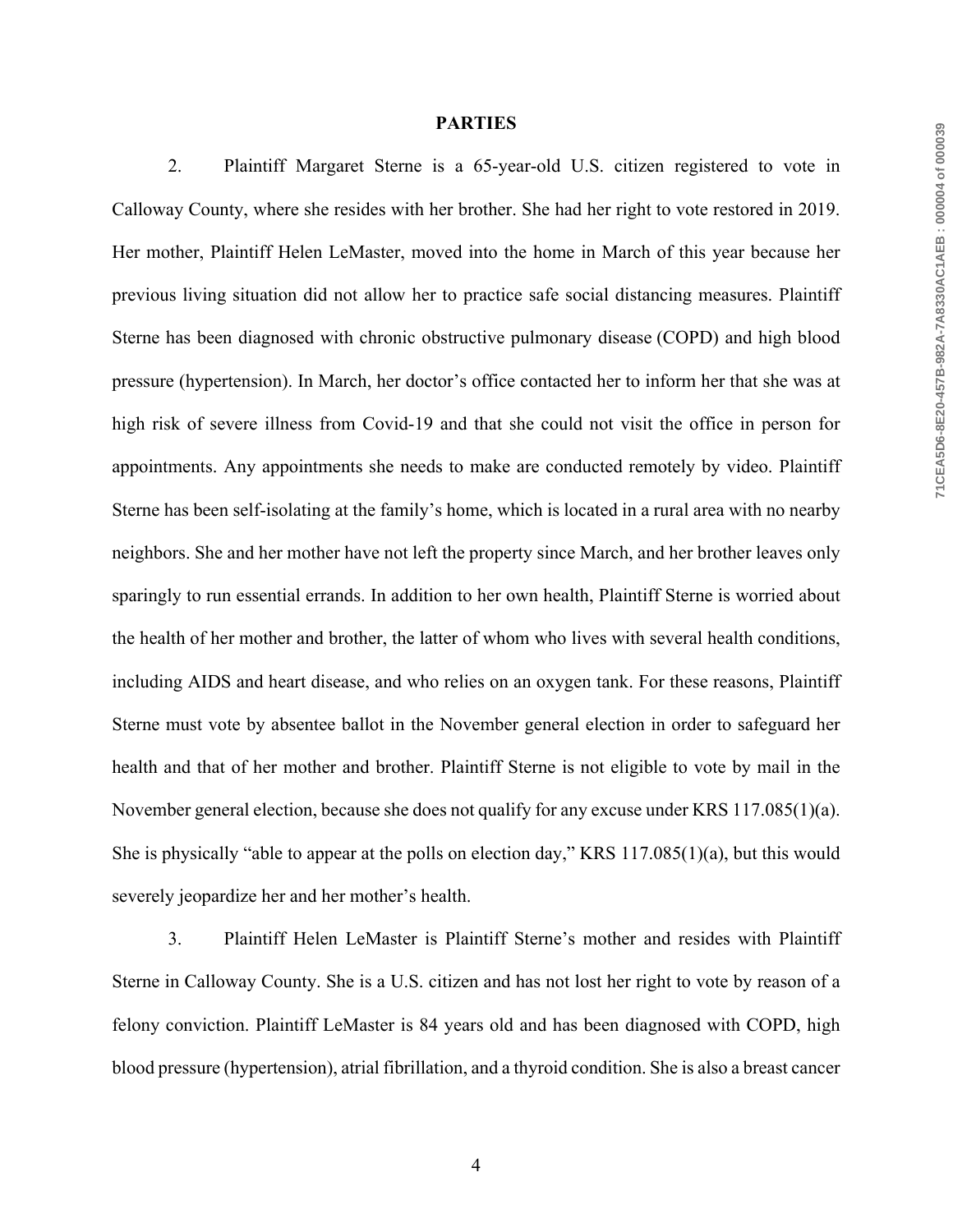survivor and had several lymph nodes removed from her arms as part of her cancer treatment. Plaintiff LeMaster moved to Kentucky from Indiana in March, because the previous individuals with whom she resided provided part-time care for their young grandchildren, and she worried they could expose her to novel coronavirus. Since moving in with Plaintiff Sterne, she has not left the property. All of her doctor's visits are conducted remotely and her prescription medications are mailed to her. On one occasion, a prescription had to be filled at a local pharmacy, but her son picked up the prescription using the pharmacy's drive-through. Plaintiff LeMaster is registered to vote in Kentucky, but she will not vote in November if required to vote in person because of the significant threat posed to her life by Covid-19. Plaintiff LeMaster wishes to vote by mail in the November general election but is not eligible to vote by mail, as she does not qualify for any excuse under KRS 117.085(1)(a). Plaintiff LeMaster is physically "able to appear at the polls on election day," KRS 117.085(1)(a), but this would severely jeopardize her health and that of her children.

4. Plaintiff Fred Mozenter is a 72-year-old U.S. citizen who is registered to vote in Franklin County. He has not lost his right to vote by reason of a felony conviction. He is a bladder cancer survivor who has been in remission since November 2018. Nonetheless, he still requires treatment every six months. Treatment consists of a three-week course of instillations that can only be administered in-person by his medical provider. Plaintiff Mozenter also lives with Type 2 Diabetes, reduced kidney function, and hypothyroidism. Since March, he and his wife, Plaintiff Debra Graner, have limited their public outings. When he has had to leave their home—for example, to pick up pre-ordered goods—he has worn a mask and typically stayed inside the car while the goods are loaded into his car for him. He has also used his pharmacy's drive-through to pick up prescription medications. Plaintiff Mozenter has had to go to his doctor's office in person to receive cancer treatments, as well as to his local emergency room to address an unanticipated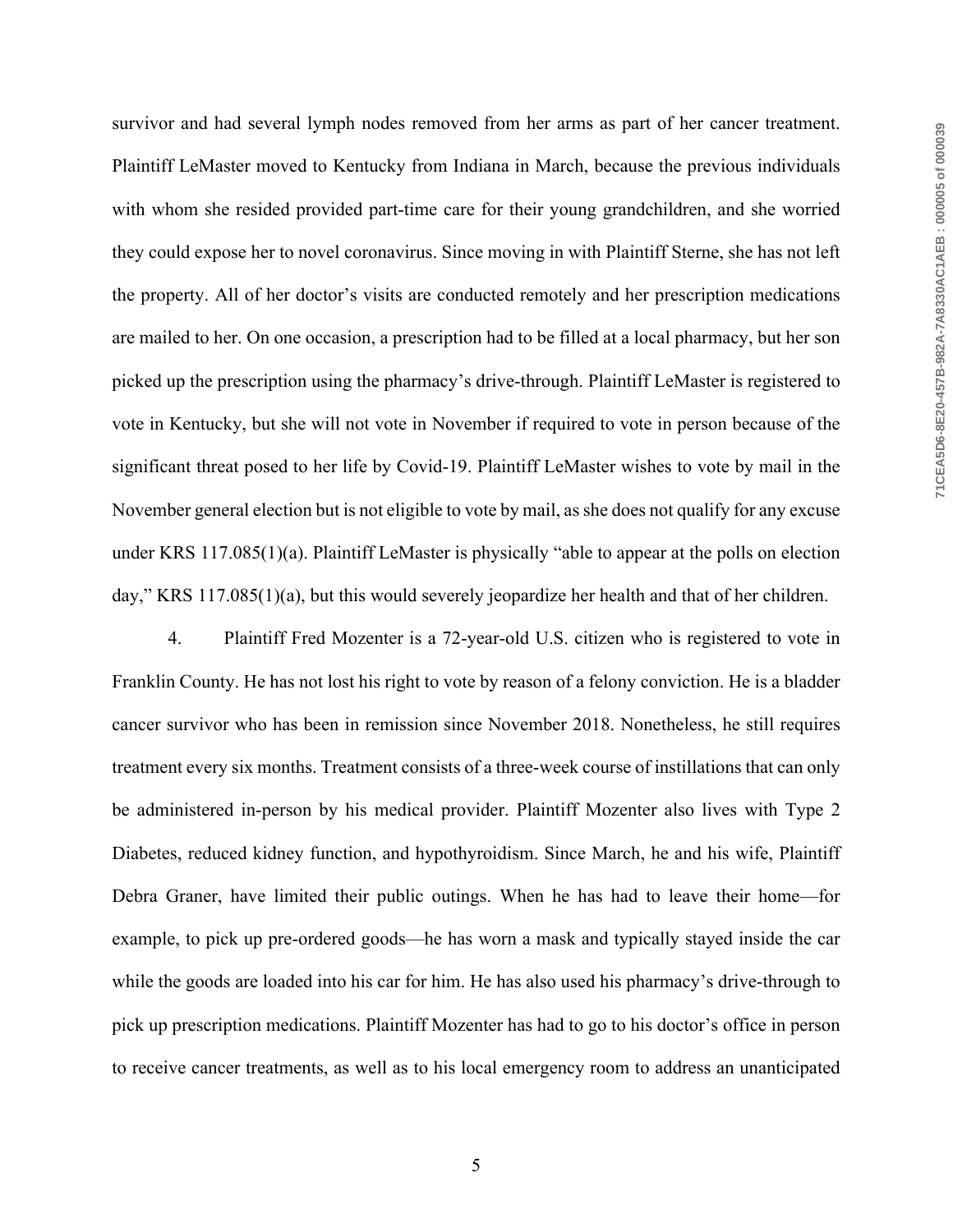health issue. Plaintiff Mozenter seeks to vote by mail to protect his and his spouse's health against Covid-19; he does not want to take the risk of voting in person at a polling place. Plaintiff Mozenter is not eligible to vote by mail, as he does not qualify for any excuse under KRS 117.085(1)(a). He is physically "able to appear at the polls on election day," KRS 117.085(1)(a), but this would severely jeopardize his and his spouse's health.

5. Plaintiff Debra Graner is a 69-year-old registered voter in Franklin County and the spouse of Plaintiff Mozenter. She is a U.S. citizen and had her right to vote restored in 2019. Plaintiff Graner has been diagnosed with hypertension. Like her husband, she has left their home on a limited basis, for example, to collect pre-ordered goods such as groceries using curbside pickup services. She always wears a mask and follows recommended social distancing standards. She and Plaintiff Mozenter have not socialized or gone to church since March, nor have they had guests over to their home. Plaintiff Graner requested a mail-in absentee ballot for the June 23, 2020 primary election prior to Gov. Beshear's executive order allowing all registered Kentucky voters to cast their ballots by mail in the primary. However, because she subsequently submitted another absentee mail-in ballot request online after the order's issuance, and did not return the physical form mailed to her by her clerk's office, she was never sent an absentee ballot. Despite several phone calls to her clerk's office, it was not until June 22 that she was informed that her request had not been processed. As a result, she voted absentee, in-person the same day. Because Plaintiff Graner's hypertension puts her at increased risk of severe illness from Covid-19, and because her husband's multiple health conditions place him at increased risk, voting in person on Election Day will endanger her health and that of her husband due to crowding, long lines, other voters' failure to wear masks, and inadequate safety measures. The safest option is for Plaintiff Graner to cast a ballot by mail, but if she experiences issues in receiving her ballot again, she needs the option to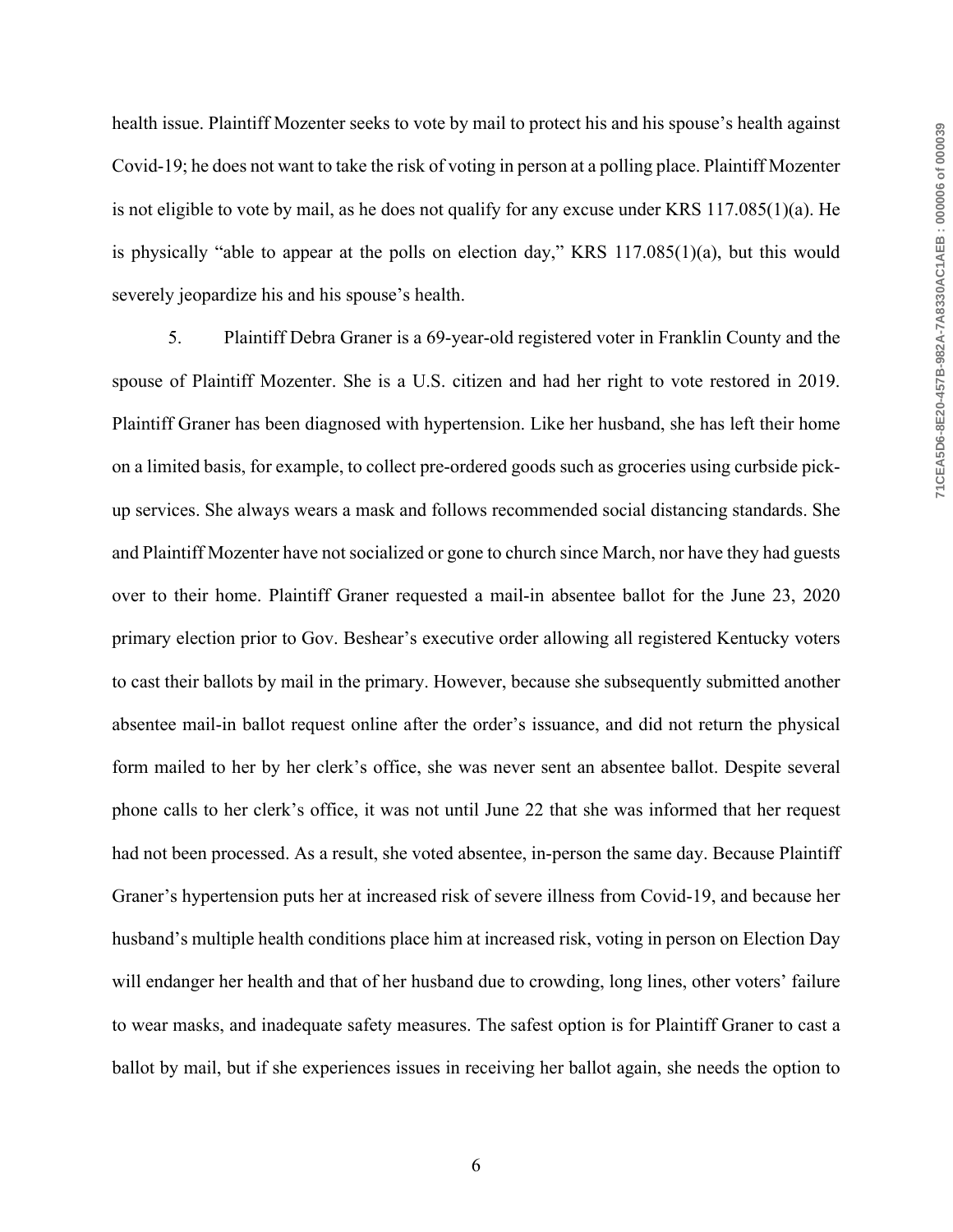vote in-person absentee before Election Day, which, under the emergency procedures in place for the June 23 election, encouraged voters to make an appointment with their county clerk's office so that election workers could maintain safe voting conditions.

6. Defendant Michael Adams is the Secretary of State of Kentucky, and in that role serves as the state's chief election official and an *ex officio*, nonvoting member of the Kentucky State Board of Elections. KRS 117.015(2)(a). Secretary Adams is responsible for recommending to the Governor any necessary alterations to the time, place, or manner of an election during a declared state of emergency. *See* KRS 39A.100(1)(l). If the Governor approves such alterations, the Secretary of State also must approve by executive order any procedures established by the State Board of Elections for election officials to follow in carrying out the Governor's executive order. *Id.* He is sued in his official capacity.

7. Defendant Andy Beshear is the Governor of the Commonwealth of Kentucky. As relevant here, the Governor may issue an executive order altering the time, place, or manner of an election during a declared state of emergency, upon recommendation of the Secretary of State. *See* KRS 39A.100(1)(l). The Governor also must approve by executive order any procedures established by the State Board of Elections for election officials to follow in carrying out his executive order. *Id.* He is sued in his official capacity.

8. Defendant Kentucky State Board of Elections ("State Board of Elections") is a state agency vested with the authority to administer the election laws of the state and supervise the registration and removal of Kentucky voters. *See* KRS 117.015(1). As relevant here, the State Board of Elections must establish procedures for election officials to follow in carrying out any executive order altering the time, place, or manner of election that the Governor may issue pursuant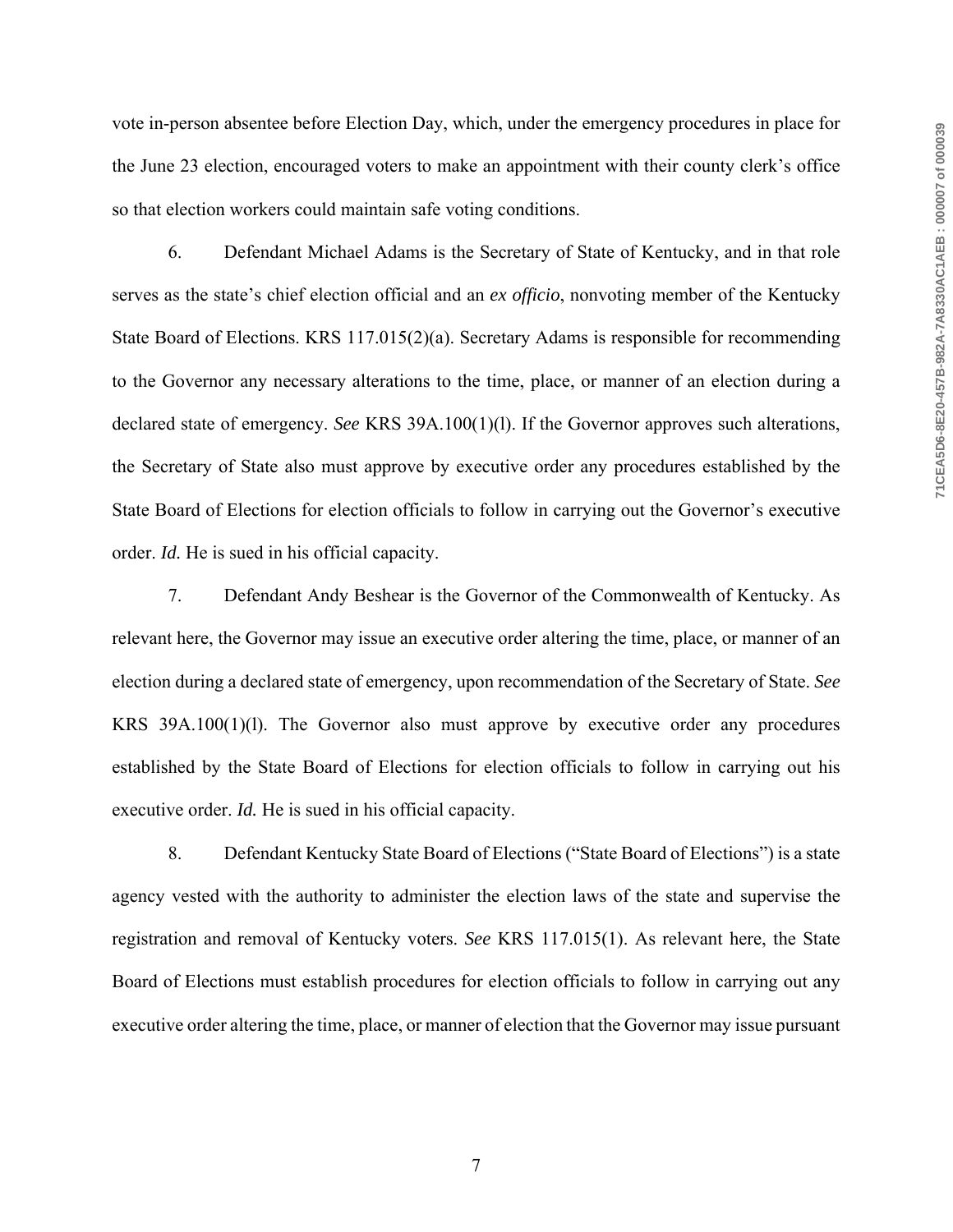to KRS 39A.100(1)(l). The State Board of Elections has offices located at 140 Walnut Street, Frankfort, Kentucky 40601.

9. Defendant DeAnna Brangers is a member of the State Board of Elections. She is sued in her official capacity.

10. Defendant Albert B. Chandler III is a member of the State Board of Elections. He is sued in his official capacity.

11. Defendant Katrina Fitzgerald is a member of the State Board of Elections. She is sued in her official capacity.

12. Defendant James Lewis is a member of the State Board of Elections. He is sued in his official capacity.

13. Defendant George Russell is a member of the State Board of Elections. He is sued in his official capacity.

14. Defendant Dwight Sears is a member of the State Board of Elections. He is sued in his official capacity.

15. Defendant Cory Skolnick is a member of the State Board of Elections. He is sued in his official capacity.

16. Defendant Sherry Whitehouse is a member of the State Board of Elections. She is sued in her official capacity.

### **JURISDICTION AND VENUE**

17. This Court has subject jurisdiction over this matter pursuant to KRS 418.040 and KRS 418.045. This is an actual and justiciable controversy with respect to the enforcement of the election laws in the Commonwealth of Kentucky.

18. Venue is proper in this Court pursuant to KRS 452.480.

8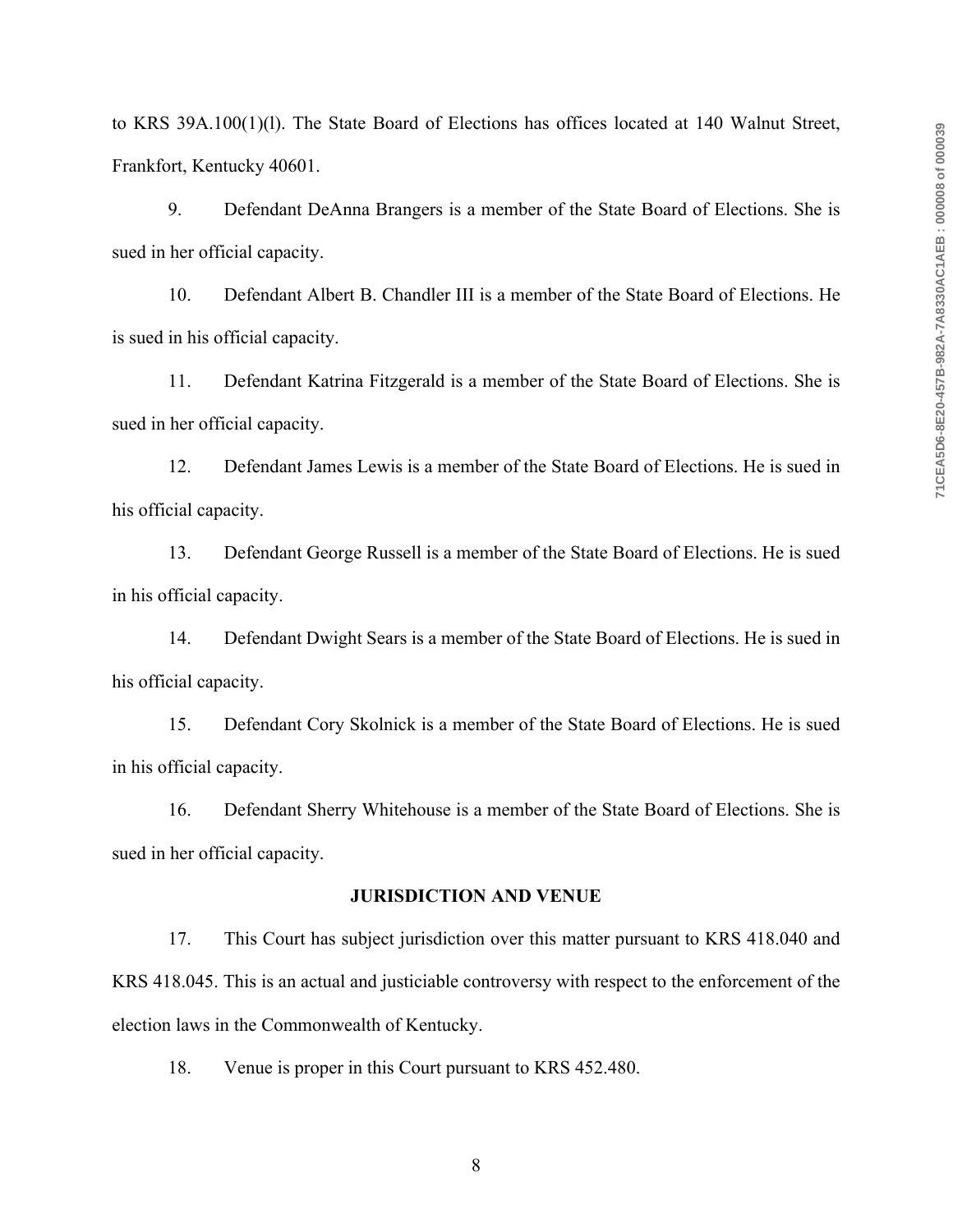#### **FACTS**

### **I. The Covid-19 Pandemic**

#### **A**. **Covid-19**

19. In December 2019, health officials in mainland China detected a novel coronavirus, SARS-CoV-2, which causes a disease known as Covid-19. On January 30, 2020, the World Health Organization ("WHO") declared Covid-19 to be a Public Health Emergency of International Concern. On March 11, 2020, the WHO declared that it had become a pandemic. Covid-19 has now spread throughout the world, including to every state in the United States and throughout Kentucky.

20. The novel coronavirus that causes Covid-19 continues to spread at an unprecedented pace around the world and within the United States. As of July 7, 2020, there were 2,886,267 confirmed cases in the United States, and there have been 129,811 deaths nationwide.<sup>1</sup> As of that same date, the Commonwealth of Kentucky had confirmed 17,152 positive cases of coronavirus and 593 deaths in Kentucky.<sup>2</sup>

21. According to the U.S. Centers for Disease Control and Prevention, ("CDC"), individuals are at higher risk of severe complications and death from Covid-19 if they are 65 years old or older or have underlying health conditions and diseases, including chronic lung disease, moderate to severe asthma, serious heart conditions, severe obesity (body mass index ("BMI") of 40 or higher), diabetes, chronic kidney disease undergoing dialysis, liver disease, and other health conditions that suppress immune systems like HIV/AIDS. The CDC's website, relying upon research from the National Center for Immunization and Respiratory Diseases ("NCIRD"), Division of Viral Diseases, notes that immunocompromised individuals are at severe risk from

<sup>&</sup>lt;sup>1</sup> See https://www.cdc.gov/coronavirus/2019-ncov/cases-updates/cases-in-us.html

<sup>2</sup> *See* https://govstatus.egov.com/kycovid19.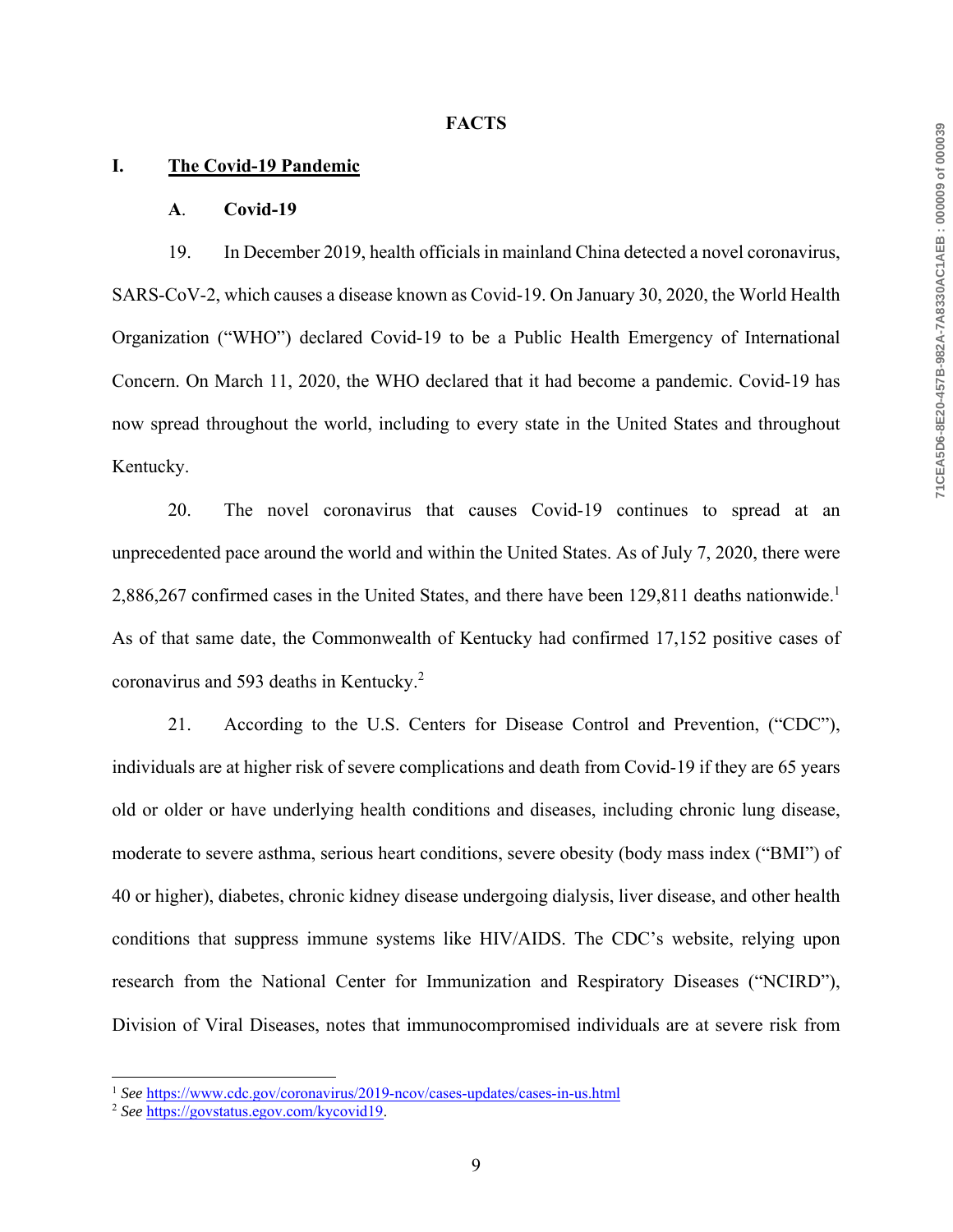Covid-19: "Many conditions can cause a person to be immunocompromised, including cancer treatment, smoking, bone marrow or organ transplantation, immune deficiencies, poorly controlled HIV or AIDS, and prolonged use of corticosteroids and other immune weakening medications."

22. Severe Covid-19 cases can cause a wide variety of secondary infections and pathologies, including but not limited to: pneumonia, acute respiratory distress syndrome, kidney failure, liver failure, strokes, heart attacks, cardiac inflammation, and gastrointestinal infections, among others. Furthermore, everyone is at some risk of severe complications and death from Covid-19, as health officials have recently associated Covid-19 with pulmonary embolism and stroke in younger patients without known risk factors and inflammatory disease in young children. In critical cases, some patients need to be intubated and put on a ventilator. Many critical care patients ultimately die.

23. There is also evidence that individuals of color are dying of Covid-19 at a higher rate than other demographic groups. *See, e.g.*, P. Bailey, *Black Kentuckians are dying at 2.5x rate from the coronavirus, Gov. Beshear says,* Courier Journal (Apr. 11, 2020).3 As of July 7, 2020, the Commonwealth's Covid dashboard showed that 15.7 percent of all those who have died from the virus in Kentucky are black,<sup>4</sup> even though only Kentucky's population is only 8.5 percent black.<sup>5</sup>

24. The CDC has warned that asymptomatic Covid-19-positive individuals can transmit the disease to others. As a result, individuals can spread the disease for a week or more before realizing they are infected, facilitating rapid contagion. Currently, there are no pharmacological treatments or vaccinations that have been shown to significantly alter the

<sup>3</sup> *See* https://www.courier-journal.com/story/news/2020/04/11/gov-beshear-black-kentuckians-dying-higher-ratecovid-19/2977722001/

<sup>4</sup> *See* KDPH COVID-19 Dashboard, https://kygeonet.maps.arcgis.com/apps/opsdashboard/index.html#/

<sup>&</sup>lt;sup>5</sup> See Kentucky Quick Facts, US Census Bureau, https://www.census.gov/quickfacts/fact/table/KY/PST045219.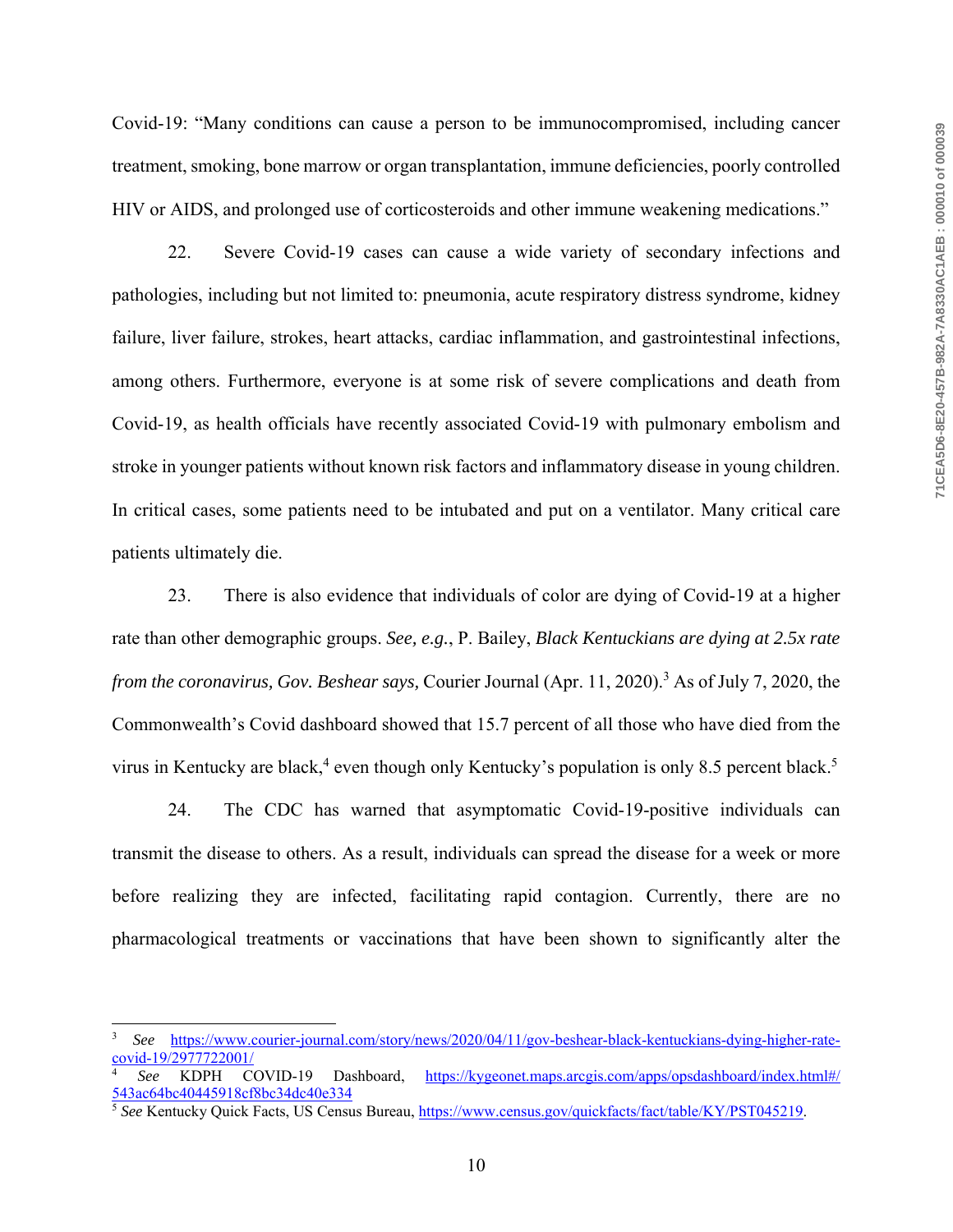trajectory of the Covid-19 outbreak. Leading epidemiology experts anticipate that the pandemic will continue into the fall and winter of 2020, at a minimum.

#### **B. Kentucky's Response to Covid-19**

### **1. Healthy at Home / Healthy at Work**

25. Governor Beshear declared a State of Emergency ("State of Emergency") on March 6, 2020, which remains in effect as of the date of this filing. *See* Exec. Order 2020-215. Shortly thereafter the Governor issued a series of executive orders and recommendations, known informally as the "Healthy at Home" initiative, designed to combat the spread of Covid-19. Among other things, the Commonwealth closed schools, daycare centers, non-life-sustaining businesses, restaurants (except for takeout service), and bars; prohibited non-essential medical procedures; and suspended visits to nursing homes and prisons in all but narrow circumstances.<sup>6</sup>

26. Researchers at the University of Kentucky concluded that these social distancing and other measures dramatically decreased the transmission of Covid-19: "by April 25, Kentucky would have had 44,482 confirmed Covid-19 cases without social distancing restrictions, as opposed to the 3,857 actually observed."<sup>7</sup> "Under the assumption that individuals who did not become confirmed cases as a result of these restrictions would have died at the same rate," the researchers also concluded that social distancing requirements "have prevented more than 2,000 fatalities" in the commonwealth. *Id.*

27. In early May, Governor Beshear began announcing plans for a phased reopening of the state's economy, known as "Healthy at Work."<sup>8</sup> "Before any reopening can begin" under this plan, "the Governor will determine whether Kentucky has met certain public health benchmarks"

<sup>&</sup>lt;sup>6</sup> A list of the actions taken by the Governor may be found at https://governor.ky.gov/covid19.

<sup>7</sup> *See* http://isfe.uky.edu/research/2020/did-social-distancing-measures-kentucky-help-flatten-covid-19-curve. 8 *See* https://govstatus.egov.com/ky-healthy-at-work.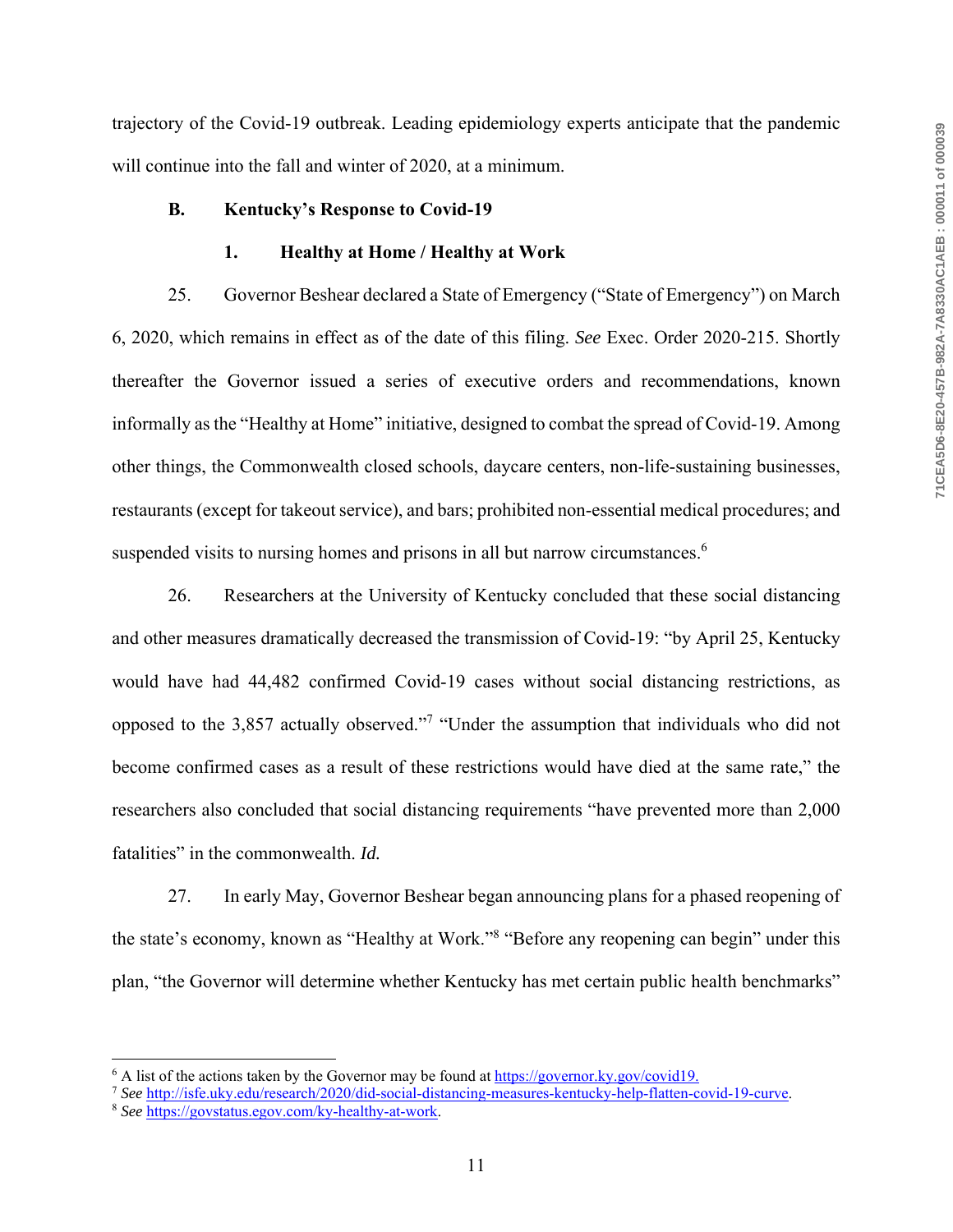that "are based on the White House's Guidelines for Reopening America." *Id.* Those benchmarks include: "14 days of decreasing cases," "[i]ncreased testing capacity on contact tracing," "[p]ersonal protective equipment (PPE) availability," "[a]bility to protect at-risk populations," "ability to social distance and follow the CDC's guidelines on large gatherings," "[p]reparedness for possible future spike," and "[s]tatus of vaccine and treatment." *Id.* The Governor has declared that "[n]o reopening will occur until the Governor determines Kentucky has met these benchmarks." *Id.*

28. Under Phase 1 of the Healthy at Work plan, certain industries were allowed to reopen (including manufacturing, distribution, construction, car dealerships, pet care, and photography) on May 11, so long as employers complied with the "10 Rules to Reopening" plus any industry-specific guidance. That means that all businesses reopening must "[c]ontinue telework where possible," adopt a "[p]hased return to work" schedule; use "[o]nsite temperature/health checks," require "[u]niversal masks and other necessary PPE," "[c]lose common areas," "[e]nforce social distancing," "[l]imit face-to-face meetings," provide "[s]anitizer/hand wash stations" and "[s]pecial accommodations," and develop and implement a "[t]esting plan."<sup>9</sup> Phase 1 also permitted office-based businesses to reopen at no more than 50 percent capacity, and for horse racing to resume without any spectators. The Governor made clear that such reopening activities would only continue if they did not threaten progress in the state's fight against Covid-19.

29. In Phase 2 of the Healthy at Work plan, the Governor announced a staged reopening of other types of businesses, including restaurants at 33 percent indoor capacity (May 22), movie theaters and gyms (June 1), campgrounds (June 11), and child care centers at reduced capacity

<sup>9</sup> *See* https://kentucky.gov/Pages/Activity-stream.aspx?n=GovernorBeshear&prId=147.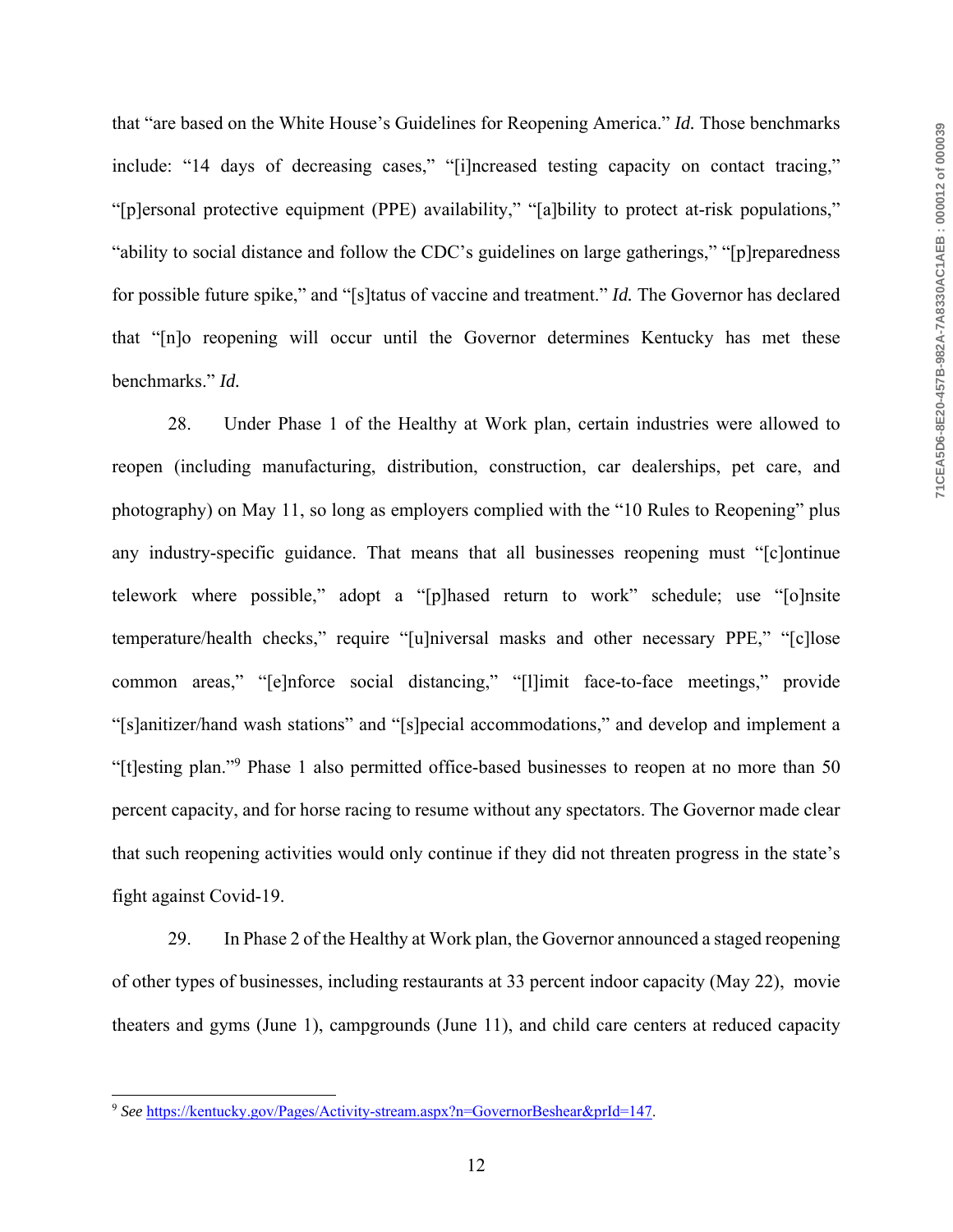(June 15). Once again, each of these businesses had to comply with the state's 10 rules for staying healthy at work, plus industry-specific guidance.

30. Predictably, once Kentucky began reopening businesses and other activities, cases of Covid-19 began to arise again.<sup>10</sup>

31. Epidemiologists and infectious disease specialists have already concluded that there will very likely be equal or greater transmission of Covid-19 in the United States this fall. Dr. Anthony Fauci, Director of the National Institute of Allergy and Infectious Diseases, has said a second wave of infections in the United States is "inevitable," and the CDC's Director Robert Redfield has said that wave may "be even more difficult than the one we just went through." South Korea, Germany, and China are already seeing a resurgence of Covid-19 after loosening restrictions in response to declining new Covid-19 cases.

32. Pointing to the spread of Covid-19 cases in southern hemisphere countries as those regions enter their winter seasons, Dr. Fauci remarked, "And if, in fact, they have a substantial outbreak, it will be inevitable that we need to be prepared that we'll get a cycle around the second time." He concluded, "[W]e really need to be prepared for another cycle." Furthermore, experts from the Harvard T.H. Chan School of Public Health's Center for Communicable Disease Dynamics warned that, to avoid exceeding hospital critical care capacities, prolonged or intermittent social distancing may be necessary into 2022.

33. It is therefore clear that measures to mitigate against the spread of Covid-19 are far from temporary and similar measures will likely be required for the remainder of 2020.

<sup>10</sup> *See* R. Van Velzer, *Kentucky Coronavirus Cases Are Trending Upward*, https://www.wkyufm.org/post/kentuckycoronavirus-cases-are-trending-upward#stream/0 (June 10, 2020) (quoting University of Louisville epidemiologist Forest Arnold).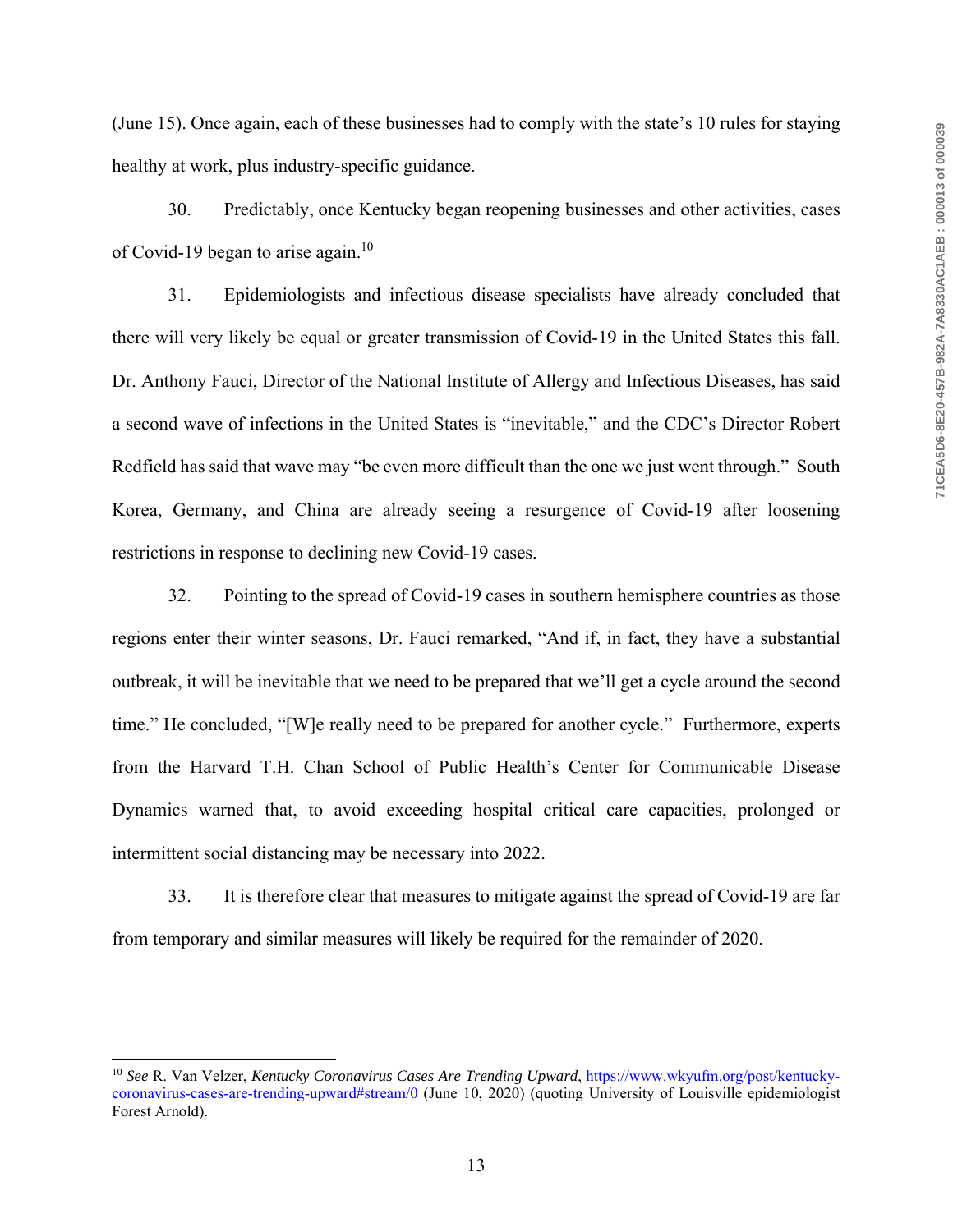# **2. Absentee Voting During the Pandemic**

34. Secretary Adams has admitted that Kentucky does not have the resources necessary to hold a normal election during the Covid-19 pandemic:

We just don't have enough locations that are capable of social distancing. We don't have enough poll workers. Normally it takes 3,600 voting locations and nearly 16,000 poll workers. We don't have the locations. A lot of our locations are nursing homes, or locations that are closed, like schools. And we don't have people running up to volunteer to be poll workers. $^{11}$ 

Of these 16,000 poll workers, "9,000 of them are over the age of 65."12

35. In his public comments, Secretary Adams also has acknowledged that expanded absentee voting is necessary during the Covid-19 pandemic to ensure a "free and fair" election as required by Kentucky's Constitution: "[Elections] must be fair, which is why I'm ensuring valid integrity in this plan, but they must also be free, meaning we have to make it possible for people to freely vote without unnecessarily risking their personal safety or that of others."<sup>13</sup>

36. Recognizing that Covid-19 presents unique challenges to Kentucky's electoral process, the Defendants in this case took decisive and sensible action to ensure that Kentuckians would have a meaningful chance to vote in the 2020 primary elections despite the Covid outbreak.

37. On March 16, 2020, Secretary Adams sent a letter to Governor Beshear recommending that he "declare by executive order that all Kentucky elections scheduled for May 19, 2020—including the Democratic and Republican primary elections, special elections and local

<sup>11</sup> *See* J. Pitts, *Kentucky Secretary of State Adams says changes to voting for primary elections will keep people safe and make needed improvements to system* (May 12, 2020 Interview) ("Kentucky Bottom Line Interview"), https://kychamberbottomline.com/2020/05/12/kentucky-secretary-of-state-adams-says-changes-to-voting-for-

<sup>&</sup>lt;sup>12</sup> See Kentucky Tonight, *Interview of Michael Adams* (March 3, 2020), <u>https://www.ket.org/program/kentucky-tonight/health-legal-and-voting-issues-during-the-covid-19-outbreak/.</u>

tonight health-legal-and-voting-issues-during-in-during-the-covid-19-outbreak/. 13 *See* Ky Secretary of State, *This is not a mail-only election* (June 6, 2020 filmed presentation), https://www.sos.ky.gov/elections/Pages/2020-Primary-Updates.aspx.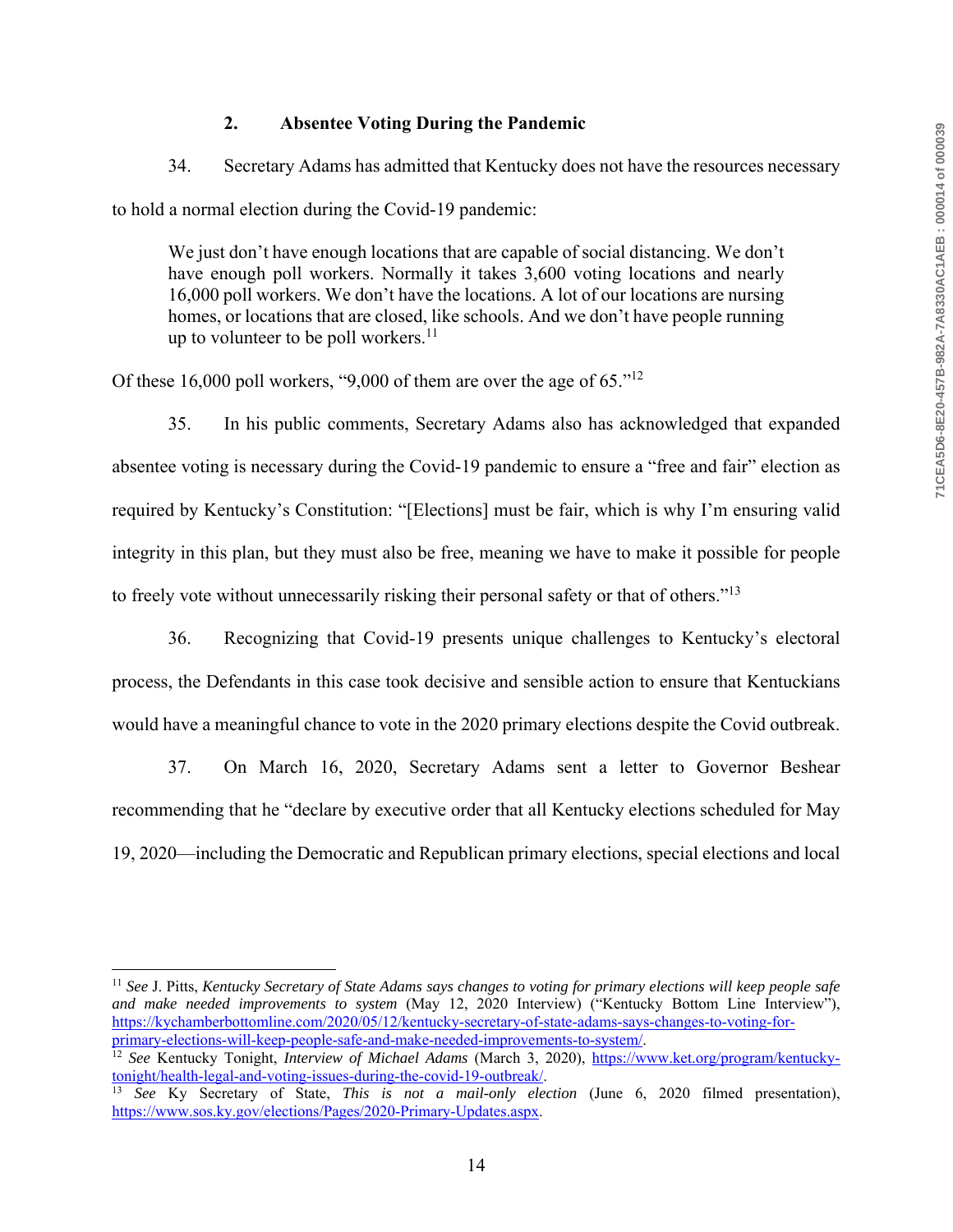option elections—shall be delayed by thirty-five (35) days, and that such elections shall take place on June 23, 2020." *See* Letter from Sec. Adams to Gov. Beshear (Mar. 16, 2020).<sup>14</sup>

38. Governor Beshear agreed and issued Executive Order 2020-236 that same day. That executive order noted that Covid-19 "continues to endanger public health and safety and, if not contained, threatens to overwhelm the Commonwealth's resources." It also recognized that "state and local governments share responsibility for the protection of public health, safety, and security and for taking appropriate actions to ensure the provision of essential public services." In light of these—and other—concerns, the Governor ordered that (1) "[a]ll Kentucky elections scheduled for May 19, 2020 . . . are delayed until Tuesday, June 23, 2020" and (2) "[t]he Kentucky State Board of Elections shall establish procedures for election officials to follow pursuant to this Order."

39. The following month, the Secretary of State sent the Governor another letter, this time recommending a modification to the manner in which the primary would be conducted. *See* Letter from Sec. Adams to Gov. Beshear (Apr. 23, 2020).<sup>15</sup> Specifically, he recommended that the Governor issue an executive order directing the State Board of Elections to issue an emergency regulation that, among other things:

a. "defines the term 'medical emergency,' undefined by Kentucky Revised Statutes section 117.077, to include 'a reasonable fear of infection or transmission during a state of public health emergency declared by the Governor'";

b. provides, notwithstanding KRS 117.077, that "an application for an absentee ballot due to a medical emergency a) shall not require the applicant to state that the emergency condition occurred within 14 days of the election, b) need not be notarized,

<sup>&</sup>lt;sup>14</sup> See https://twitter.com/KYSecState/status/1239654331487576065.<br><sup>15</sup> See https://governor.ky.gov/attachments/20200423\_Ltr-from-Sec-of-State-Adams.pdf.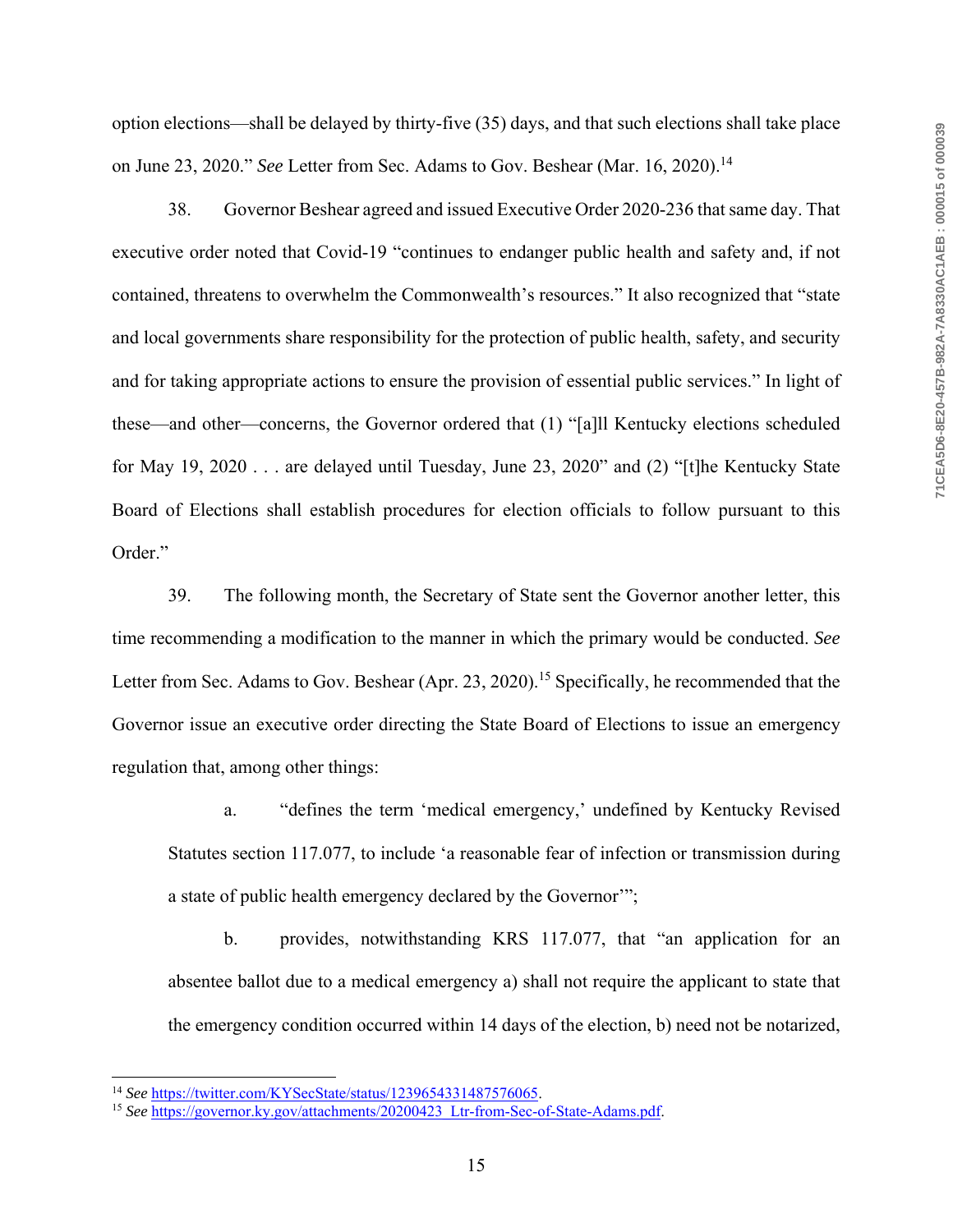and c) shall entitle the applicant, upon verification of the application, to vote absentee, by mail or in person, if otherwise a lawful voter" and requires the creation of a new absentee ballot application consistent with these requirements;

c. "empower[s] all county clerks to conduct in-person absentee voting on June 8-13, 2020, June 15-20, 2020, and June 22, 2020" (or earlier dates); and

d. requires the creation of "a secure online portal for the request of an absentee ballot by a registered voter."

40. Once again, Governor Beshear agreed with the recommendation. On April 24, 2020, he issued Executive Order No. 2020-296.16 That order began by reiterating that federal and state public health officials "have recommended that everyone practice social distancing, meaning staying home as much as possible and otherwise maintaining six feet of distance from other individuals, to minimize the spread of the disease." It further noted, "[w]here people congregate unnecessarily, or fail to follow adequate social distancing practices, they are spreading the disease . . .." The Governor announced that he was therefore accepting the Secretary of State's recommendation "to ensure that Kentuckians can exercise their right to vote while remaining healthy at home." The Governor's executive order provided, among other things, that:

a. "All Kentuckians should utilize absentee voting by mail for the June 23, 2020 primary election if they are able to do so";

b. "The State Board of Elections shall promulgate emergency regulations to provide for such expanded absentee voting by mail" and to "create a secure online portal that will allow voters to request that the absentee ballot be mailed to them";

<sup>&</sup>lt;sup>16</sup> See https://governor.ky.gov/attachments/20200424 Executive-Order 2020-296 SOE-Relating-to-Elections.pdf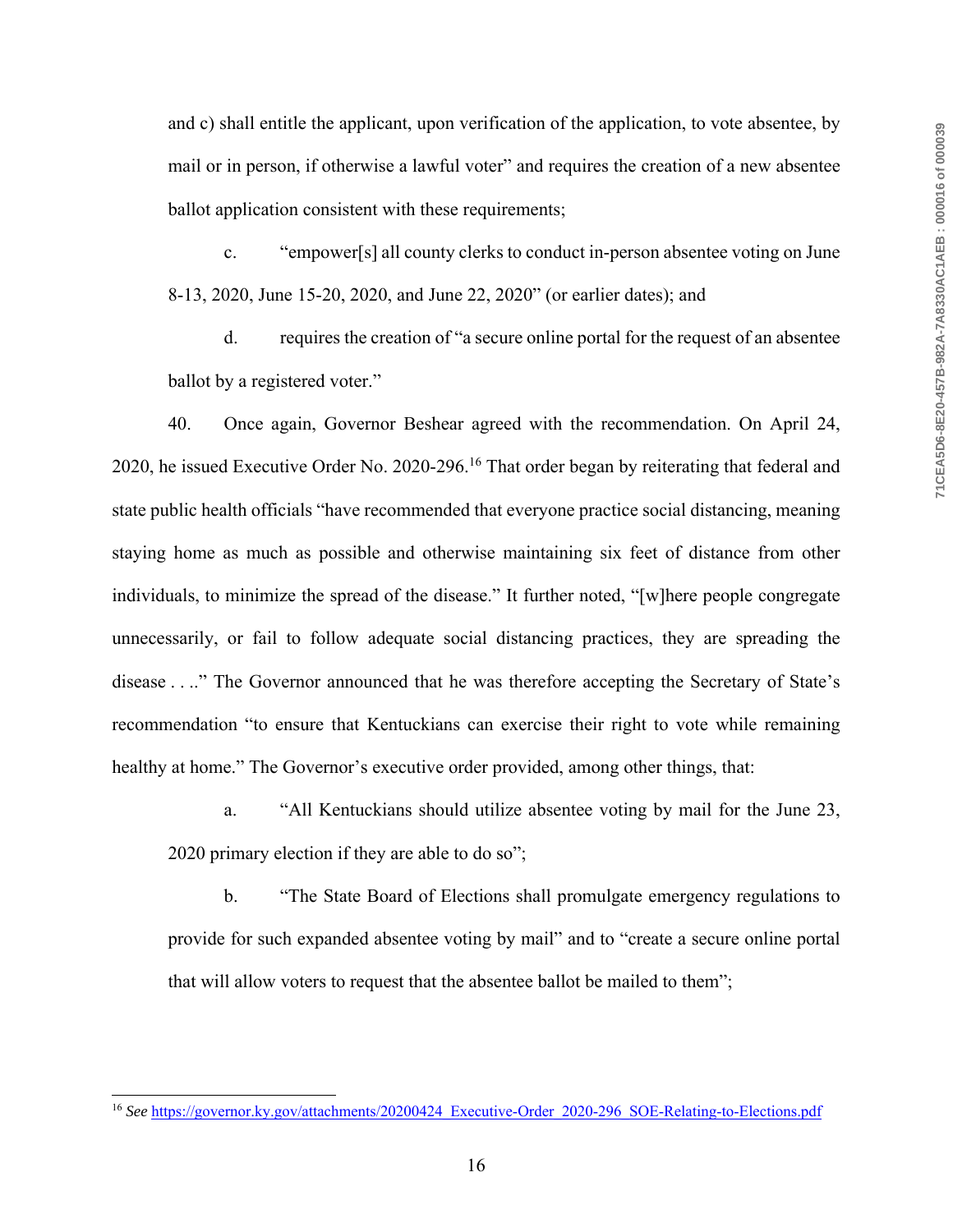c. "The State Board of Elections shall take all reasonable steps to ensure the safety of county clerks and poll workers when direct voting (not by mail) is necessary"; and

d. "The State Board of Elections shall promulgate such additional emergency regulations as are necessary to ensure that Kentuckians can safely exercise their right to vote in the June 23, 2020 primary election, while protecting the safety of Kentucky's county clerks and poll workers. The additional regulations shall be consistent with the April23, 2020 recommendations of Secretary of State Adams, which are incorporated by reference herein."

41. The State Board of Elections subsequently issued these emergency regulations. *See* 31 KAR 4:190E, Procedures for June 23, 2020 Elections.17

42. Among other things, the emergency regulations:

a. Provide that "Notwithstanding KRS 117.077, an application for an absentee ballot due to medical emergency a) shall not require the applicant to state that the emergency condition occurred within 14 days of the election, b) need not be notarized, and c) shall entitle the applicant, upon verification of the application, to vote by absentee, by mail or in person by appointment, as advised, if otherwise a lawful voter." 31 KAR 4:190E, § 3;

b. Require the State Board of Elections to "send a non-forwarding postcard to every registered voter of the Commonwealth to inform them of the changes being made to the June 23, 2020 elections as a result of the COVID-19 pandemic, as well as the steps the voter must take to request an absentee ballot through the SBE secure online portal or by

<sup>17</sup> *See* https://content.govdelivery.com/attachments/KYSOS/2020/05/01/file\_attachments/1441085/SBE% 20Covid19%20Emergency%20Regulation.pdf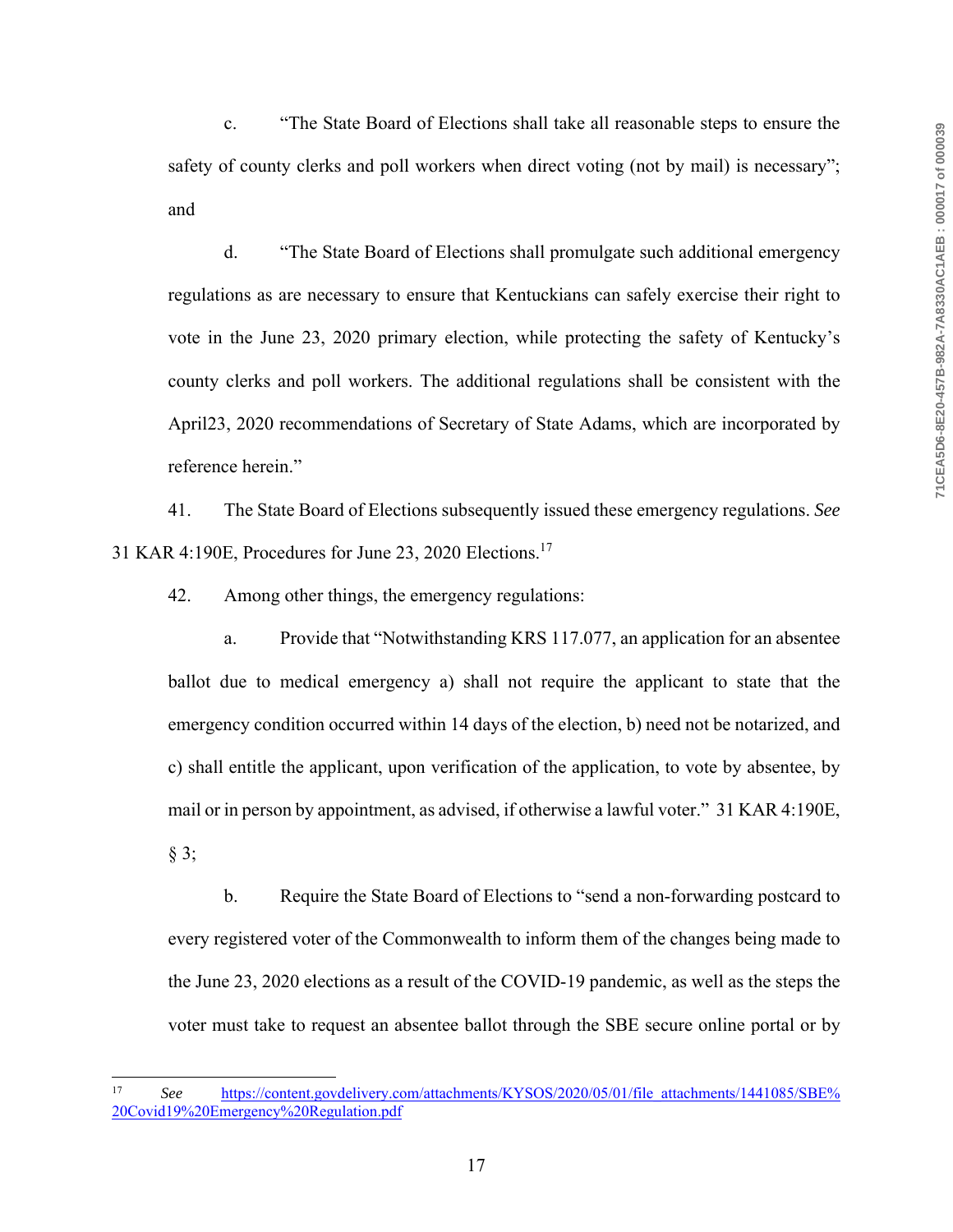calling their County Clerk." 31 KAR 4:190E, § 4. That postcard must "advise voters that, if they will vote in person absentee or in person on election day, they are advised to make an appointment with their County Clerk." *Id.*

c. Require the State Board of Elections to "establish a secure online portal that will allow voters to request an absentee ballot through the submission of personally identifiable information," which shall "serve as an absentee application in lieu of SBE's 'Medical Emergency Application to Vote Absentee' form." 31 KAR 4:190E, § 5. The online portal must "transmit the request to the County Clerk of the county in which the requester is registered to vote," who must in turn "transmit to the voter an absentee ballot within seven (7) days." *Id*. The State Board of Elections also was required "to County" Clerks a unique barcode for each voter's ballot envelope, providing the ability to track the ballot as it mailed out and received back, in order to certify the movement of the ballot through the postal system and to issue voter credit." *Id.*

d. Provide a deadline for county clerks to mail absentee ballots that "have the return postage paid for by the State Board of Elections." 31 KAR 4:190E, § 6. The regulation also requires county clerks to count any ballot "delivered by the United States Postal Service and being a postmark of [the primary election date] or earlier" if received by a specified date. *Id.*

e. Provide an opportunity for voters to cure any signature problems with mailin ballots. Specifically, the emergency regulations direct that "[i]f a signature match cannot be made, the County Board of Elections, absentee ballot processing committee, or the County Clerk shall make a reasonable effort to contact the voter using the contact information provided by the voter's absentee ballot application, and provide the voter with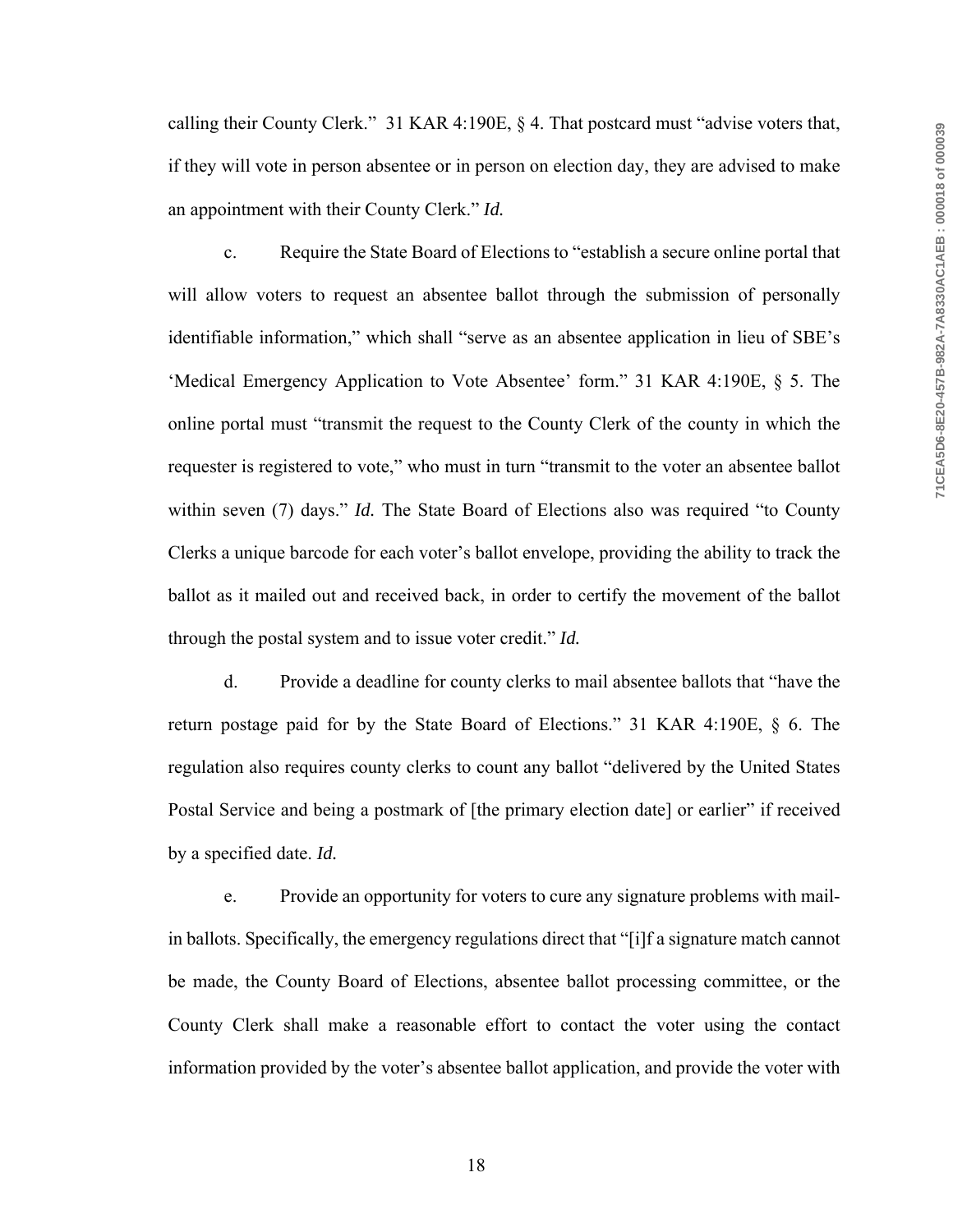a timeframe and manner in which the voter may cure the discrepancy." 31 KAR 4:190E, § 9.

f. Require county clerks to "make their offices and telephone lines available for the purpose of allowing registered voters of their respective counties to schedule appointments to vote absentee in-person by appointment . . . no fewer than 5 days per week in the two weeks before the week of election day." 31 KAR 4:190E, § 10. "Appointments shall be consistent with public health and social-distancing standards and every reasonable effort shall be undertaken by County Clerks to see that in-person absentee voting is implemented in a manner that limits direct contact between voters, other voters, and election officials, and shall be conducted throughout the Clerk's business hours." *Id.*<sup>18</sup>

43. Secretary Adams assured Kentucky voters that, during an election held under these emergency regulations, election officials continue to employ appropriate safeguards against fraud. In a recent interview, he stated: "There's no one who's tougher on election fraud than I am. I believe in [ballot integrity] which is why I built so many safeguards into this system. . . . As a whole, it's a very safe system."<sup>19</sup>

44. Secretary Adams also launched an educational campaign around mail-in ballots with the slogan, "Easy to vote, hard to cheat."<sup>20</sup> His goal was to explain to voters that "absentee voting is a great concept and there are laws in place about how it works." Secretary Adams stated

<sup>18</sup> Defendant Adams himself exercised his option to vote early under these absentee voting rules. *See* Michael Adams (@KYSecState), Twitter (Jun. 19, 2020, 9:01 PM), https://twitter.com/KYSecState/status/ 1274145199921528832 ("I voted today by dropping my absentee ballot in the dropbox, and I checked out Jefferson County's early voting operation at KY Fairgrounds. No lines! If you didn't get an absentee ballot, vote here on Monday and beat Tuesday's lines!").

<sup>19</sup> Kentucky Bottom Line Interview, *available at*: https://kychamberbottomline.com/2020/05/12/kentucky-secretaryof-state-adams-says-changes-to-voting-for-primary-elections-will-keep-people-safe-and-make-neededimprovements-to-system/

<sup>20</sup> *See* M. Ye Hee Lee, *Kentucky braces for possible voting problems in Tuesday's primary amid signs of high turnout*, WashingtonPost.com (June 19, 2020), *available at*: https://www.washingtonpost.com/politics/kentucky-braces-forpossible-voting-problems-in-tuesdays-primary-amid-signs-of-high-turnout/2020/06/19/b7b960ce-b199-11ea-8f56- 63f38c990077\_story.html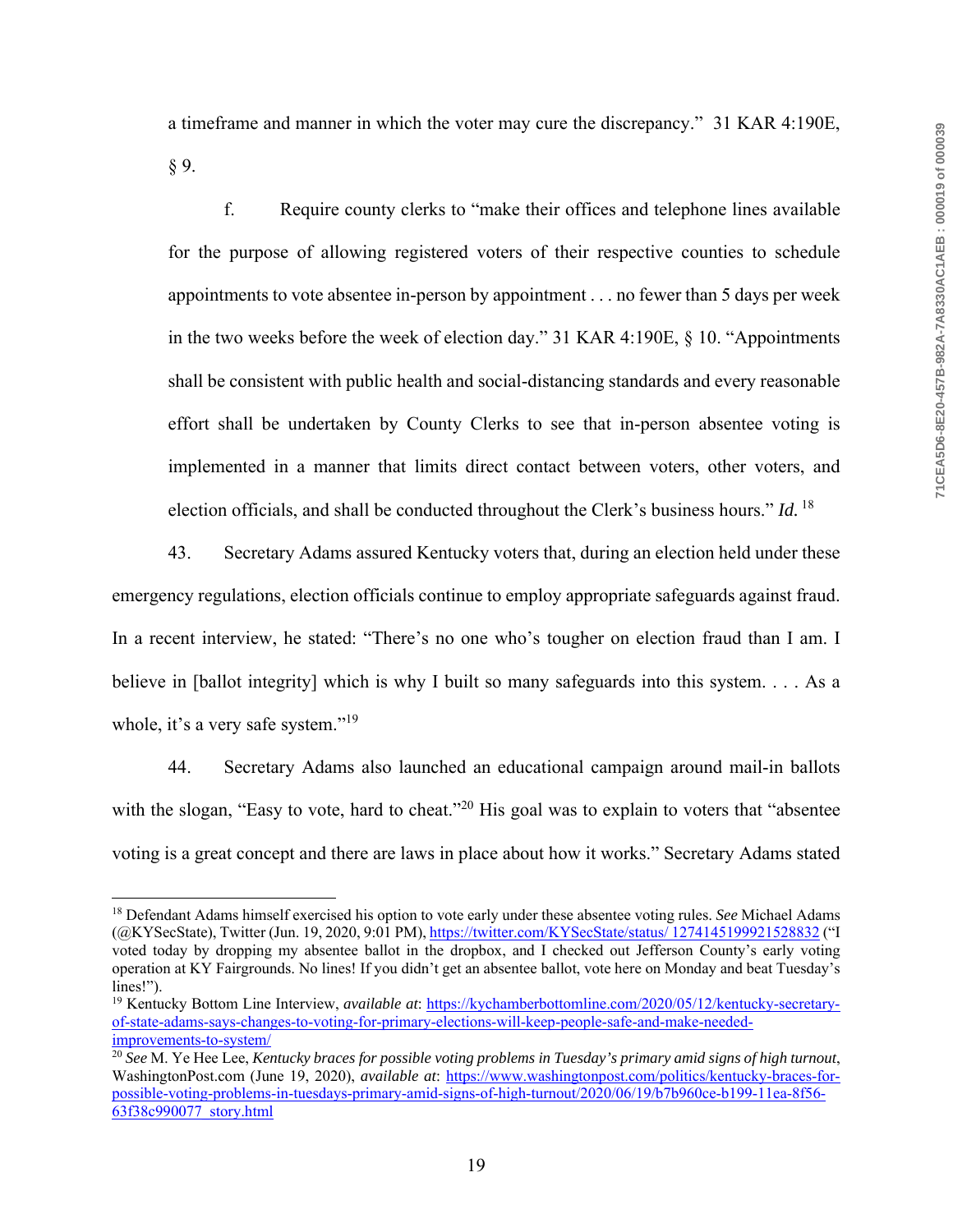that he is "much more concerned about voter confusion than I am about people trying to steal an election."

45. With respect to the June primary election, Secretary Adams recognized that, by "expanding absentee voting – with appropriate safeguards" and "adopting in-person voting methods that limit personal contact, we prevent Mother Nature from disenfranchising Kentucky voters, while we also protect the lives of both our voters and our poll workers."21

46. The emergency regulations worked just as intended. As Secretary Adams noted in a June 30 press conference discussing the election results,  $22$  turnout under the emergency voting rules was "pretty amazing," with numbers last seen in 2008 during the competitive primary between Barack Obama and Hillary Clinton. (*Id.* at 1:00). Of these votes, "approximately 80-85% of votes were cast absentee." (*Id.* at 1:50).

47. Indeed, the process was in many ways smoother than expected: "We thought we'd have a lot more ballots that had problems than we did. There were only an infinitesimal number of ballots that had problems"—approximately 800 of 800,00—"and a lot of those were cured." (*Id.* at 2:00). Secretary Adams confidently stated that Kentucky "pulled this off successfully, letting people vote safely at home and that we did so with no reported incidents of fraud… We had a clean election. I'm very proud of that." (*Id.* at 6:25). Summarizing this process, Secretary Adams stated: "I think I've shown that we can make absentee ballots work without fraud. I have shown that we can make early voting without fraud." (*Id.* at 13:10)

48. However, Secretary Adams also noted that "[t]urnout in November is going to be twice as high as it was for June—or higher." (*Id.* at 10:30). Thus, he acknowledged that

<sup>21</sup> Press Release, *Secretary of State Adams Offers Details on Plan for June 23 Election* (Apr. 24, 2020), *available at* https://kentucky.gov/Pages/Activity-stream.aspx?n=SOS&prId=310.

<sup>22</sup> *See* WKYT, *Secretary of State Michael Adams Speaks About Primary Election Results*, https://www.facebook.com/ WKYTTV/videos/653442258585954/.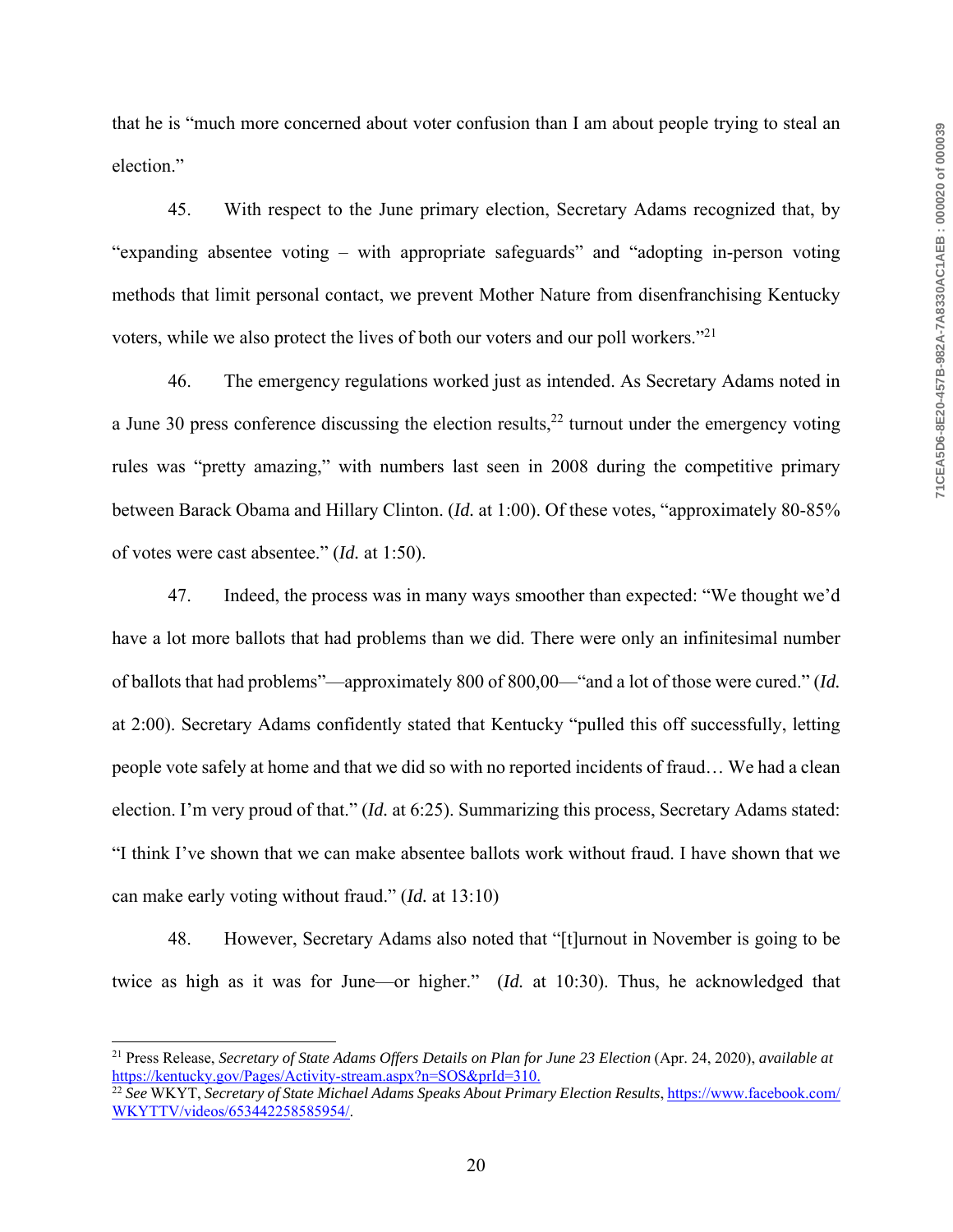modifications to the regular election rules likely are needed because of Covid, and he stated he wants to have those rules in place by Labor Day, if not sooner. (*Id.* at 8:00).

49. Unfortunately for Kentucky's voters, however, these successful emergency regulations were limited to the June 23, 2020 primary election. *See* 31 KAR 4:190E, Section 1 ("All provisions outlined in this emergency administrative regulation shall 15 apply to the Commonwealth's June 23, 2020 elections only."). Without further action by Defendants to extend these rules, expanded absentee voting will not be available to voters in the November 3, 2020 general election.

# **C. Kentucky's Regular Election Laws are Inadequate to Ensure a Free and Fair Election for the Upcoming 2020 General Election in Light of the Covid-19 Pandemic**

50. The general election for all federal offices, including the presidential election, will be held on November 3, 2020. Covid-19 will have an unprecedented impact on this upcoming election. Even before the Covid-19 pandemic, the Brookings Institution predicted that "turnout in 2020 could break all records and test our election machinery as it has never been tested before." Other experts also anticipate record-breaking turnout in the 2020 presidential election.

51. Kentucky's election laws and procedures are not designed to facilitate safe, fair, and free elections during such a public health crisis, and the legislature has failed to take action to remedy this situation. Given the rapidly spreading infection, Kentucky's current election laws for November will force voters to choose between exposing themselves to severe risks to their health and exercising their constitutionally protected right to vote.

### **1. Excuse Requirement to Vote by Mail-In Absentee Ballot**

52. Kentucky law limits the availability of voting by mail to specific categories of voters with qualifying excuses. Pursuant to KRS 117.085(1)(a), the eight categories of voters with qualifying excuses are: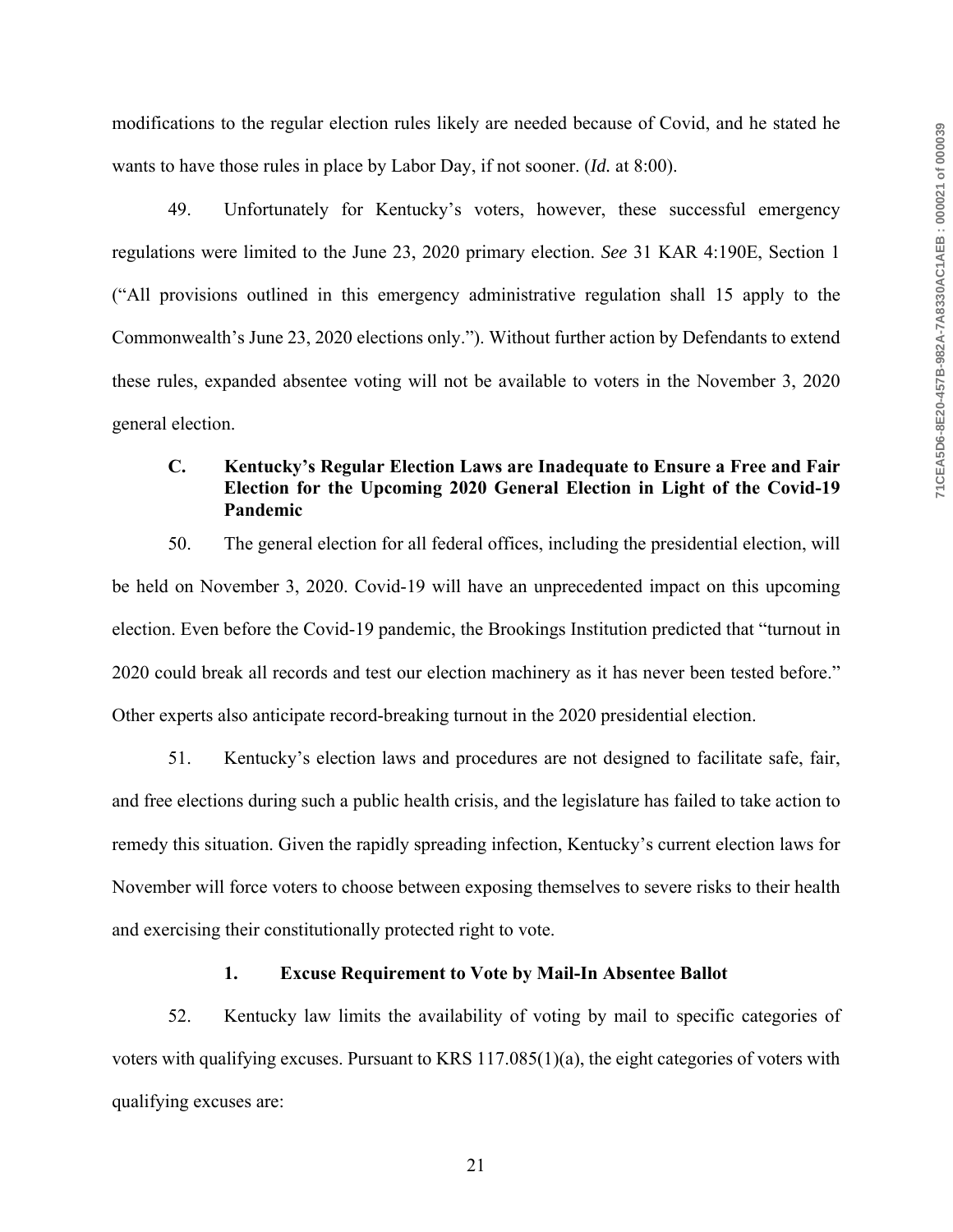- Eligible uniformed-service voters or overseas voters registered to vote in Kentucky;
- Students temporarily residing outside their county of residence;
- Incarcerated voters charged with a crime who have not yet been convicted;
- Voters who have changed their place of residence to a state other than Kentucky after the deadline to register to vote in their new state of residence has passed;
- Kentuckians temporarily outside the state but still eligible to vote;
- Voters whose employment requires the voter to be outside the county of residence on all hours and all days of in-person absentee voting and Election Day;
- Participants in the Secretary of State's crime victim address confidentiality protection program; and
- Those who are "[n]ot able to appear at the polls on election day on the account of age, disability, or illness," and have not been declared mentally disabled by a court of competent jurisdiction.

53. A qualified voter may request an application for an absentee ballot by telephone, facsimile machine, mail, electronic mail, or in person.

54. Additionally, for voters experiencing a "medical emergency" within "fourteen (14) days or less of an election," the affected registered voter and their spouse "may apply for an absentee ballot." The application "shall be notarized" and "shall state that the emergency condition occurred within the fourteen (14) day period." KRS 117.077.

55. Defendants have already demonstrated that they have the power to construe the "medical emergency" excuse to include valid concerns regarding the risk of contracting Covid-19 and to waive the requirement that this emergency condition occur within 14 days of the upcoming general election.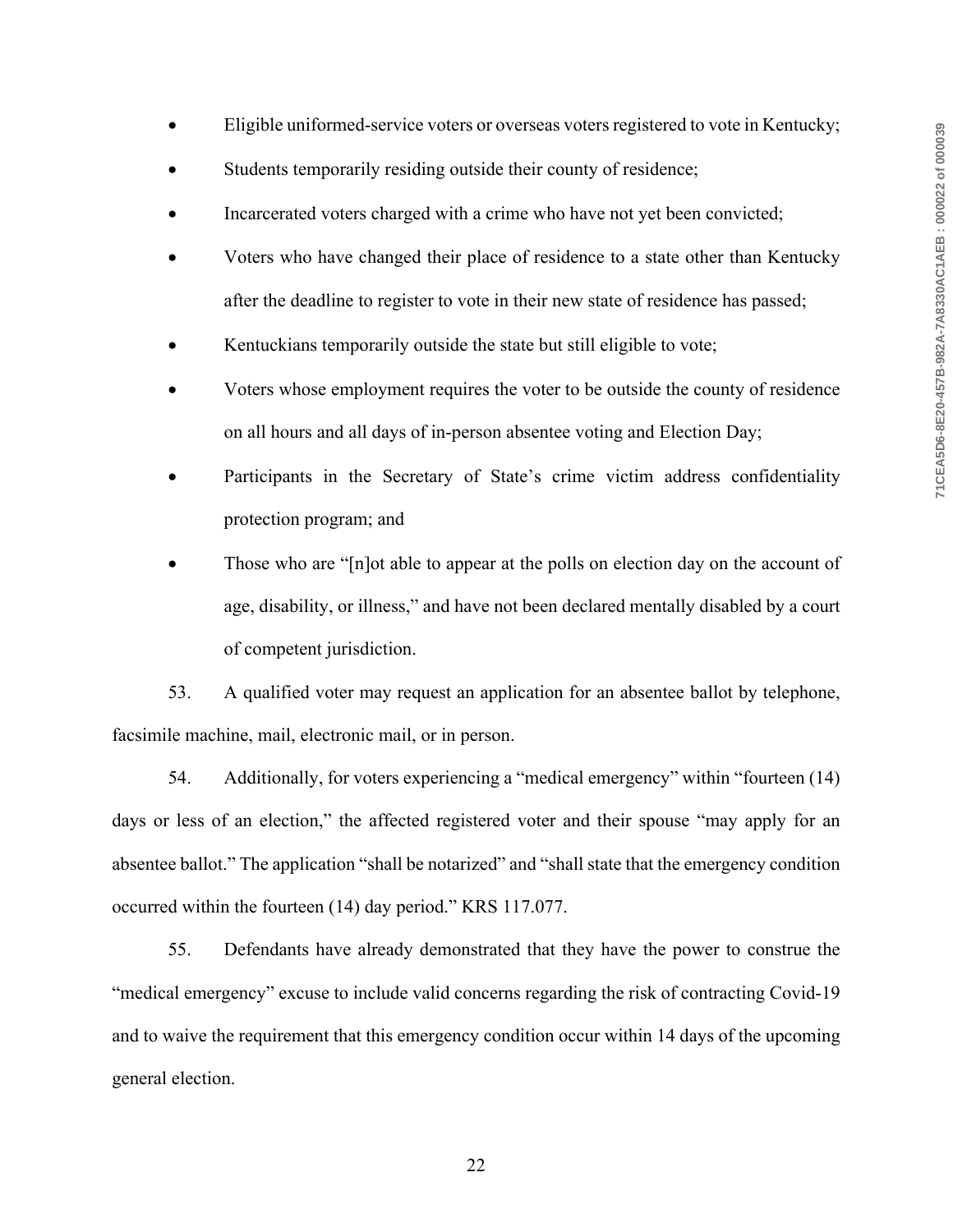56. However, Defendants have not yet agreed to allow such a basis to satisfy the Excuse Requirement for purposes of the November 2020 election, and none of the existing excuses have been construed for purposes of other elections to include voters who have valid concerns about the risk of contracting Covid-19 either when voting, satisfying the photo ID requirement, or executing a voter affirmation. *See* 31 KAR 4:190E, Section 1 (2020) (emergency regulation applies only to June 23 primary elections); Letter from Sec. Adams to Gov. Beshear (Apr. 23, 2020) (proposing to issue emergency regulations that define "medical emergency" to include "a reasonable fear of infection or transmission during a state of public health emergency declared by the Governor," but only for the June primary election). $23$ 

57. Just as for the June 2020 primary election, absentee voting must be liberally allowed for the November 2020 general election to assure that election is free and equal as required by Kentucky's Constitution. Otherwise, significant numbers of Kentucky voters may be dissuaded from exercising their constitutionally protected right to vote by a very rational fear of contracting the highly communicable and deadly novel coronavirus at their local in-person polling place.

### **2. New Voter ID Law ("SB 2")**

58. Compounding the problem of excuse-required absentee voting is a new voter ID law which was passed by the Kentucky legislature in April 2020 (overriding the veto of Governor Beshear). The new voter ID law will be effective for the first time during the November 2020 election. *See* KY LEGIS 89 (2020), 2020 Kentucky Laws Ch. 89 (SB 2).

59. SB 2 adds a photo ID requirement for those seeking to vote in person or applying to vote by mail-in absentee ballot. Valid identification, as defined by Section 23 of SB 2, means a document with the voter's name and photograph issued by: the United States; the Commonwealth

<sup>&</sup>lt;sup>23</sup> See https://governor.ky.gov/attachments/20200423 Ltr-from-Sec-of-State-Adams.pdf.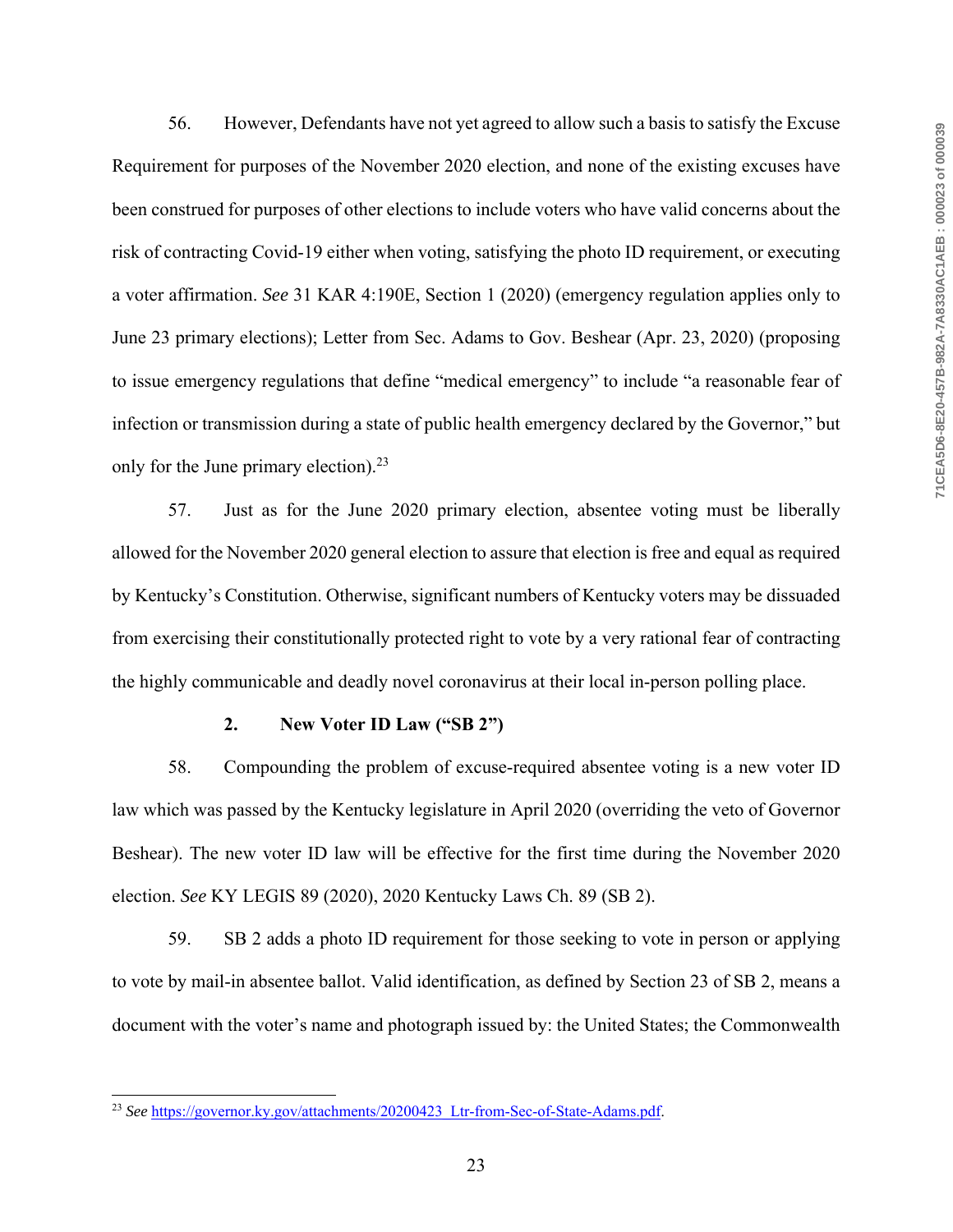of Kentucky; the United States Department of Defense; a branch of the uniformed services; the Merchant Marines; the Kentucky National Guard; a public or private college, university, or postgraduate technical or professional school located within the United States; or any city government, county government, urban-county government, charter county government, consolidated local government, or unified local government, which is located within Kentucky.

60. Imposing a new voter ID requirement during the Covid-19 pandemic forces Kentucky voters without valid identification to choose between their right to vote and putting their health at risk to attempt to obtain qualifying identification. Many of the places where Kentuckians would normally obtain an ID are closed or have restricted in-person traffic to avoid the spread of Covid-19. Indeed, that was one of the reasons articulated by Governor Beshear for his veto of SB 2: "The provisions of Senate Bill 2 would also likely threaten the health and safety of Kentuckians by requiring them to obtain an identification during the novel coronavirus (Covid-19) pandemic, a public health emergency. During this time, the offices that would provide this identification are not open to in-person traffic, which would be necessary to create the actual identification." *Veto Message from Gov. Beshear regarding SB 2.*24

61. SB 2 provides an alternative for those without a recognized form of voter ID, but this alternative requires a voter to execute an affirmation on a form furnished by the Kentucky Board of Elections. SB 2, Section 1(1). The law is unclear but appears to require that affirmation to be executed in front of an election official even when a vote is cast by mail-in ballot.

62. To execute the voter affirmation required by SB 2, the voter must affirm, under penalty of perjury, various aspects of their identity and qualifications to vote, as well as confirm that one of eight possible "impediments" prevents them from procuring a photo ID. The eight

<sup>24</sup> *See* https://apps.legislature.ky.gov/record/20rs/sb2/veto.pdf.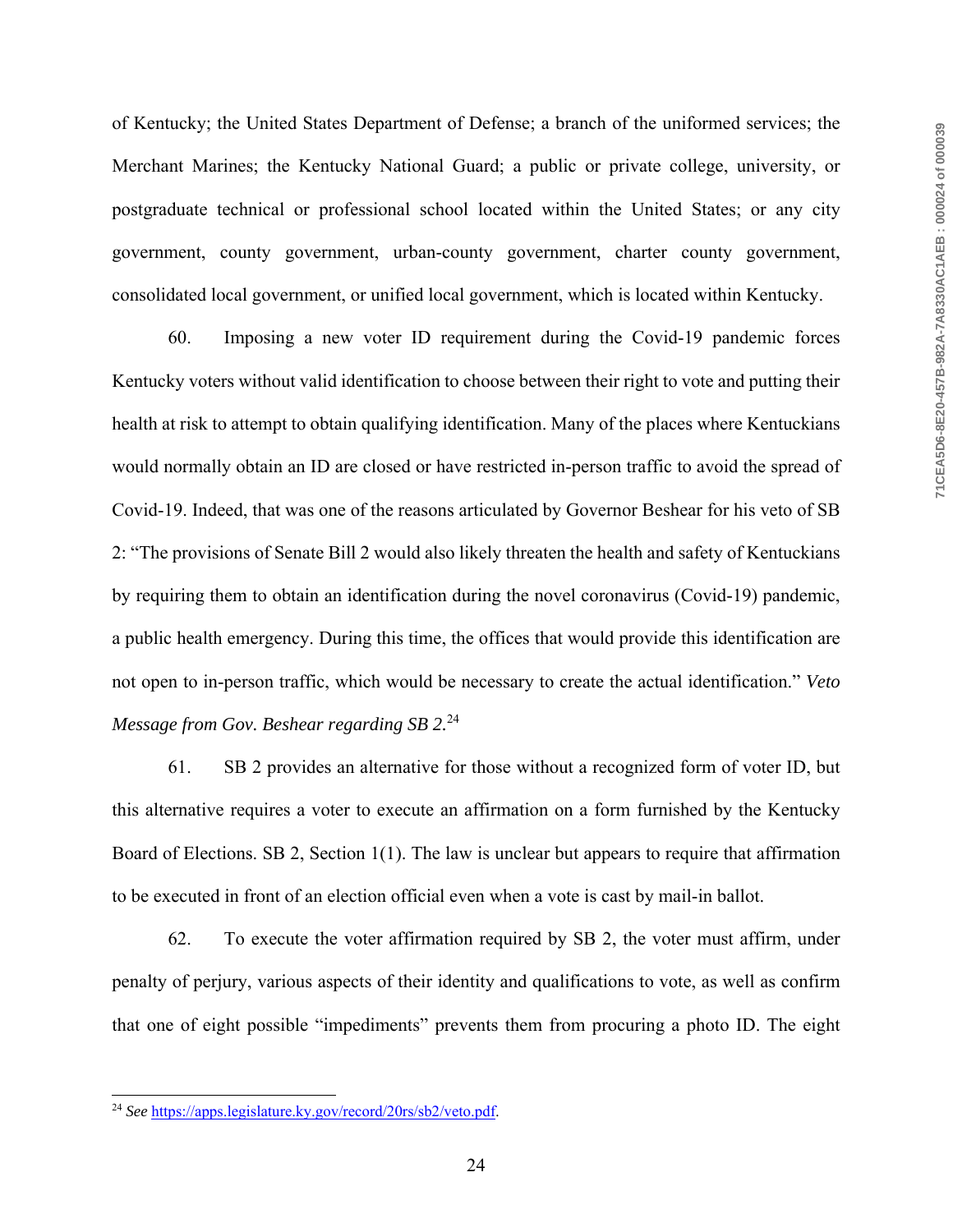impediments enumerated in SB 2 are: (a) lack of transportation; (b) inability to obtain their birth certificate or other documents needed to show proof of identification; (c) work schedule; (d) lost or stolen identification; (e) disability or illness; (f) family responsibilities; (g) the proof of identification has been applied for, but not yet received; or (h) the voter has a religious objection to being photographed. SB 2, Section 1(1)(c).

63. None of these impediments provides a basis for excusing the requirements of the photo ID law relating to the Covid-19 pandemic. SB 2 does not contemplate closures of or restricted access to government offices where voter IDs may be obtained due to a public health emergency. Even if a government office where IDs may be obtained is open, entering such public spaces during the Covid-19 pandemic puts Kentuckians at risk of acquiring a highly communicable and sometimes deadly virus. These risks are not among the enumerated list of impediments in the new voter ID law, and thus provide no excuse for voting without a recognized form of identification.

64. SB 2's requirements for either presenting a photo ID or executing an affirmation also extend to those applying for a mail-in absentee ballot. SB 2 requires that "the voter shall provide a copy of his or her proof of identification" or an "executed voter affirmation" (which, under Section 1(1), contemplates a signature witnesses by an election official) in the voter's mailin absentee ballot application. SB 2, Section 5(2).

65. To satisfy this requirement, voters who have an ID but lack a copy machine at home will at a minimum be forced to enter spaces where they risk acquiring Covid-19 to obtain a copy of their proof of identification. That risk alone may prevent an otherwise eligible absentee voter from exercising their right to vote. Moreover, as noted above, SB 2's ambiguous language also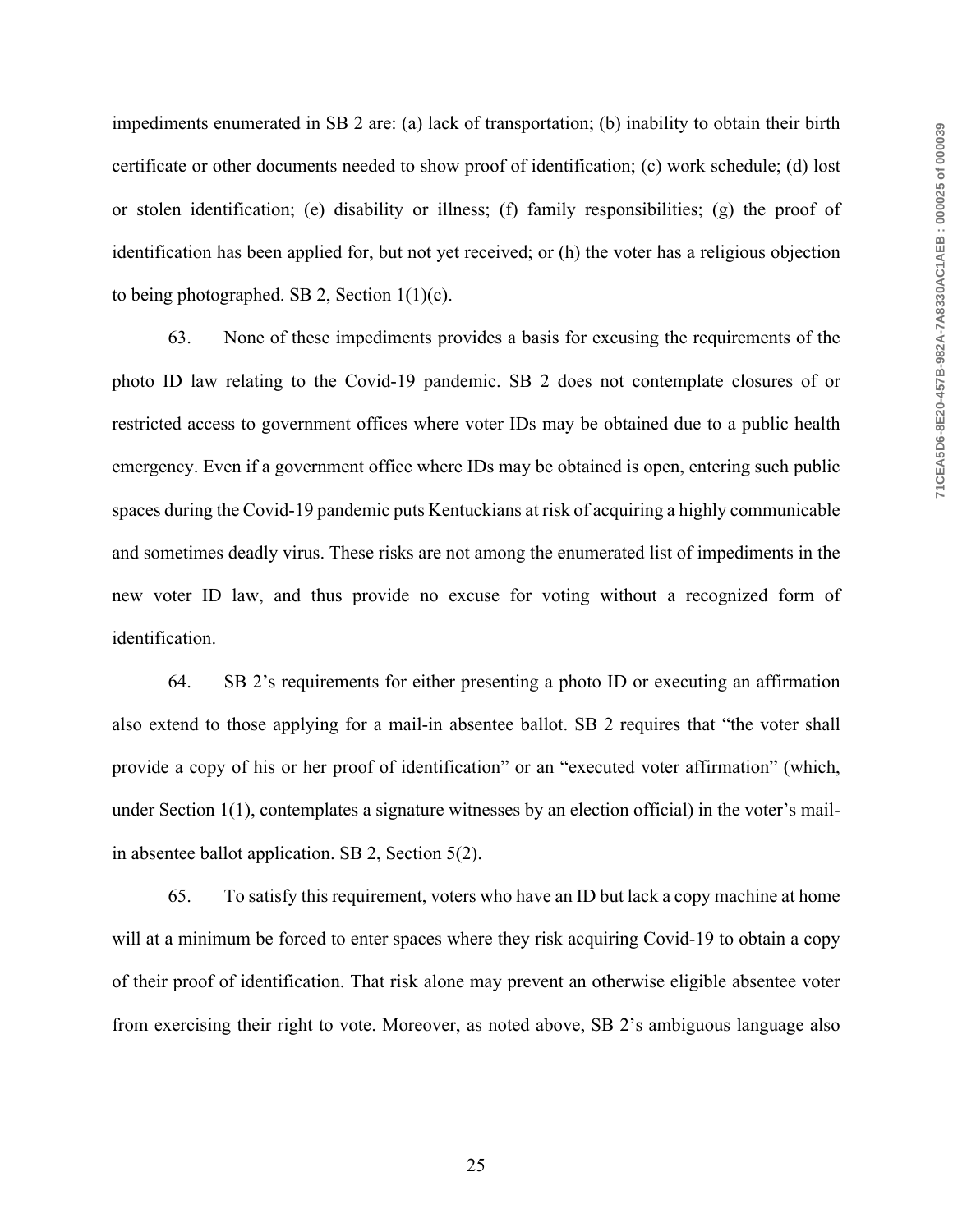might require a voter to appear in front of an election official to sign the affirmation, which also would discourage voters from participating in the process during a pandemic.

66. Put simply, a pandemic is no time to impose a new requirement for identification that forces voters to enter government offices, have in-person interactions with election officials, and/or enter other public spaces to obtain a copy of their ID. These in-person interactions expose voters to risks of acquiring Covid-19 and will undoubtedly deter some Kentuckians from exercising their right to vote. SB 2's effective date should be postponed until after the conclusion of this public health emergency. The same no-excuse absentee mail-in and early voting rules that applied to the June 2020 primary elections should extend throughout the Covid-related State of Emergency, including for the November 2020 general election.

# **FIRST CLAIM FOR RELIEF Declaration of Rights (Violation of Ky. Const. § 6) All Plaintiffs**

67. Plaintiffs restate and incorporate by reference, as if set forth fully herein, the allegations in the preceding paragraphs of the Verified Complaint.

68. Section 6 of the Kentucky Constitution provides that "[a]ll elections shall be free and equal." Ky. Const. § 6.

69. This "constitutional provision is mandatory." *Wallbrecht v. Ingram*, 175 S.W. 1022, 1026 (Ky. 1915). "It applies to all elections, and no election can be free and equal, within its meaning, if any substantial number of persons entitled to vote are denied the right to do so." *Id.* at 1026-1027.

70. After all, "[t]he very purpose of elections is to obtain a full, fair, and free expression of the popular will upon the matter, whatever it may be, submitted to the people for their approval or rejection; and when any substantial number of legal voters are, *from any cause*, denied the right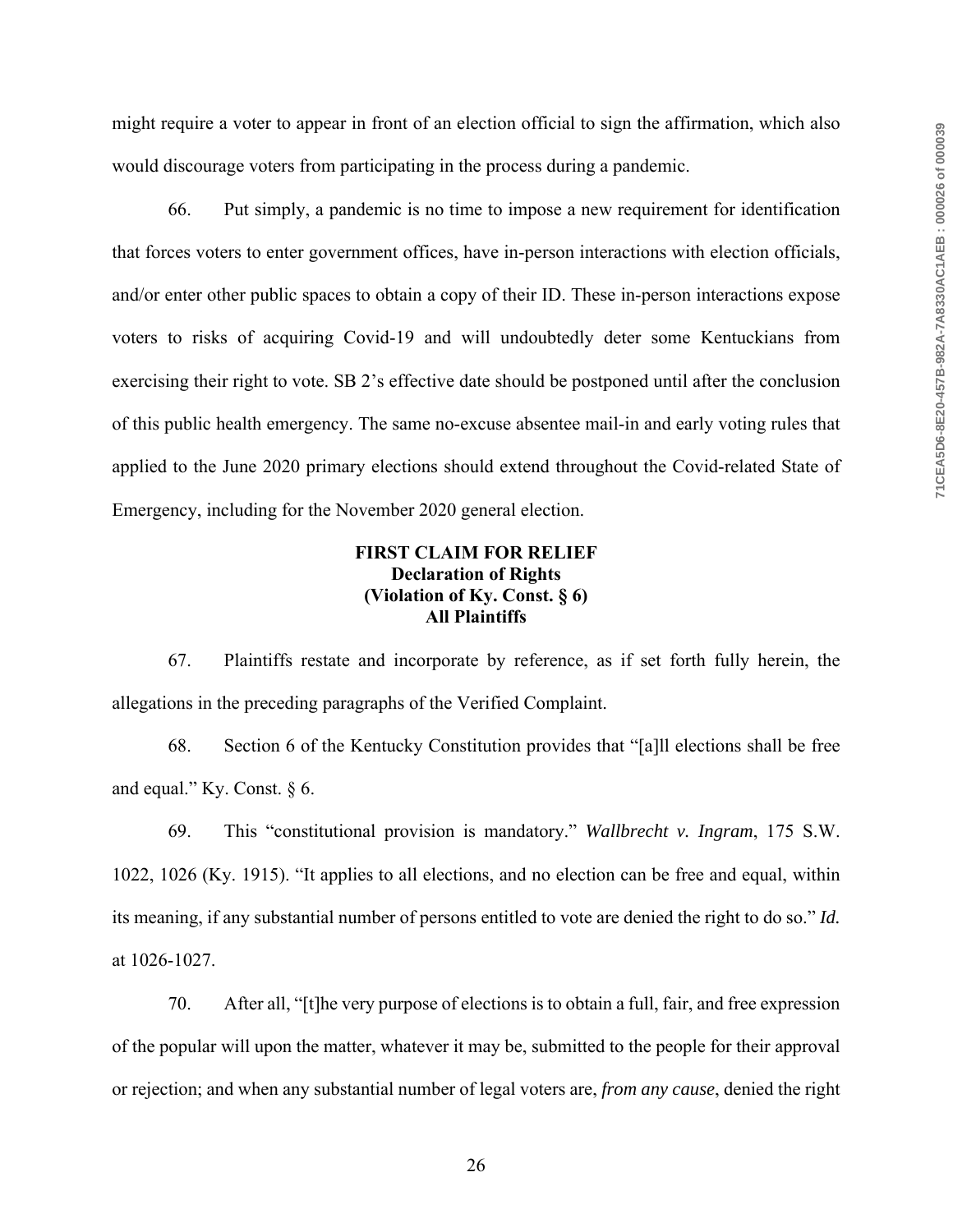to vote, the election is not free and equal, in the meaning of the Constitution." *Id.* at 1026 (emphasis added).

71. In some cases, the cause of the unconstitutional election might be a law enacted by the legislature itself. Section 6 prohibits the Commonwealth from enacting laws that would "deny the voting privilege itself, either directly or by rendering its exercise so difficult and inconvenient as to amount to a denial." *Wilkinson v. Queen*, 269 S.W.2d 223, 226 (Ky. 1954). Even an "honesty of purpose in the enactment of a law intended to permit free and equal elections" cannot "save it from condemnation, if in its practical application it prevented a free and equal election." *Wallbrecht*, 175 S.W. at 1027*.*

72. The constitutional violation might also arise from a *failure* to take affirmative steps to ensure a free and fair election, in light of other circumstances. "It necessarily follows that a failure of the Legislature to make provision whereby the voter may have an opportunity to exercise his right of suffrage . . . would likewise be a violation of the same constitutional provision." *Smith v. Kelly*, 58 S.W.2d 621, 622 (1933).

73. Simply put, an election where the right to register and vote "is denied to any substantial extent" is "obviously not a free and fair election." *Early v. Rains*, 89 S.W. 289, 292 (1905).

74. Applying these principles, Kentucky courts have found elections were not free and equal in a variety of circumstances where, for whatever reason, a significant percentage of voters were prevented—practically—from expressing their will.

75. For example, Kentucky courts have found that Section 6 was violated where election officials: failed to provide enough ballots on election day, *see Wallbrecht*, 175 S.W. at 1024; *Hocker v. Pendleton*, 39 S.W. 250 (1897); illegally purged voters from the rolls prior to a

27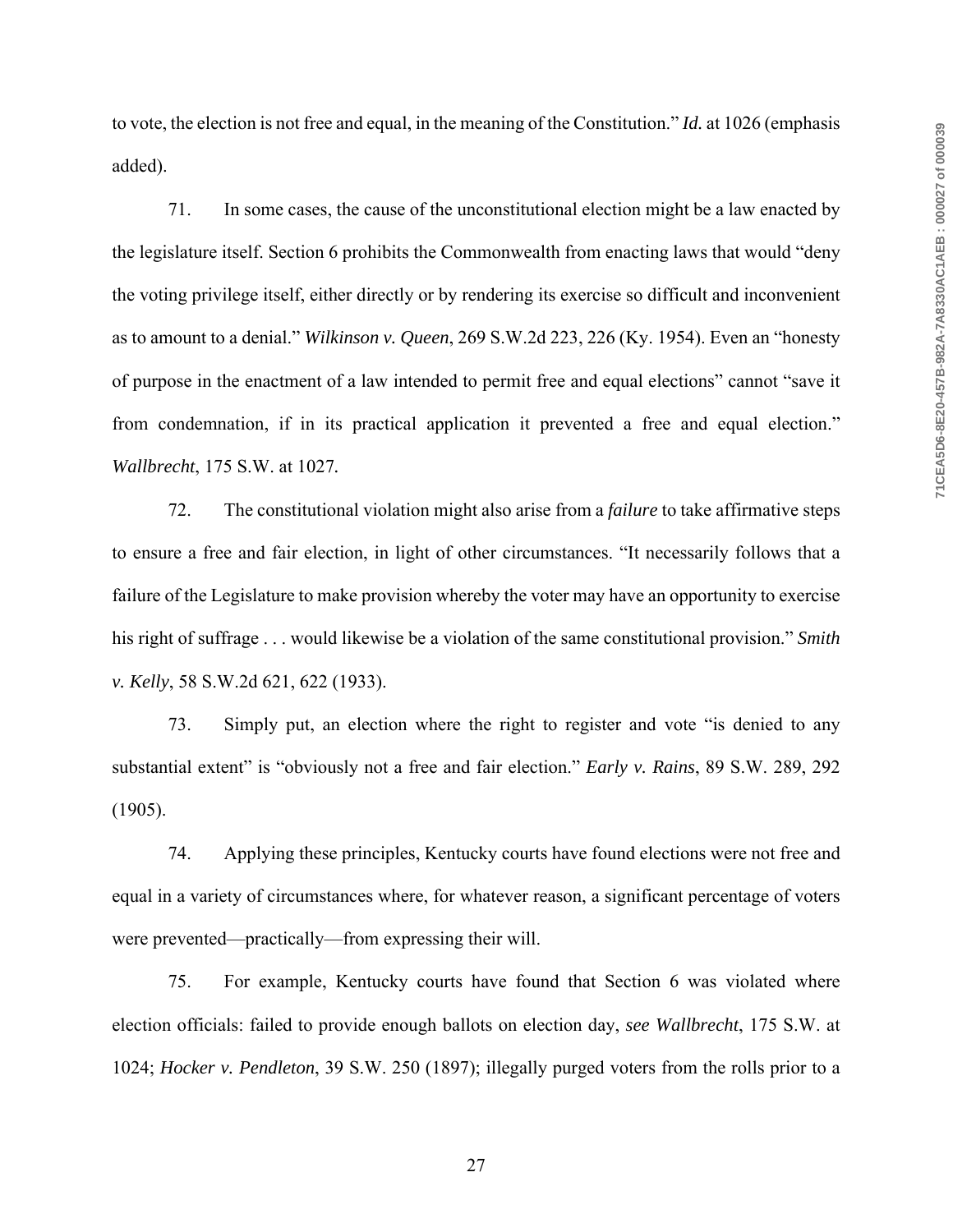special election, *see Johnson v. May*, 305 Ky. 292, 296-297 (1947); allowed voters to register on only one day each year, *see Perkins v. Lucas*, 246 S.W. 150, 155-156 (1922); or failed to provide for a registration period preceding a special election, *see Early*, 89 S.W. 292.

76. With particular relevance to this case, Kentucky courts have also invoked Section 6 to invalidate absentee voter rules that "effectively deprive some voters of the opportunity to vote." *Queenan v. Russell*, 339 S.W.2d 475, 478 (Ky. 1960). "Although there is no unqualified constitutional right to vote by absentee ballot . . . when the legislature chooses to grant the right by statute it must operate with equality among all the class to which it is granted." *Id.*

77. And, finally, courts have used Section 6 prospectively to compel election officials to adopt procedures for an upcoming election that otherwise would not have been free and fair under the circumstances. *See, e.g.*, *Smith v. Kelly*, 58 S.W.2d 621, 622 (1933) (upholding injunction compelling election officials to open more than one polling place in order to give voters a meaningful chance to vote).

78. These cases reflect a functional approach to Section 6 that is easily satisfied here. Unless Plaintiffs are granted the relief requested, the general election scheduled for November 3, 2020 will not be a "free and equal" election for thousands of registered Kentucky voters, including Plaintiffs.

79. Under Kentucky law, Plaintiffs are not currently permitted to vote on a free and equal basis with other Kentucky voters, because they are at elevated risk of complications and death from Covid-19 and cannot safely vote in person for that reason.

80. The Commonwealth's current election laws are not sufficient to ensure a free and equal election during the Covid-19 pandemic, as Defendants have effectively conceded in promulgating 31 KAR 4:190E.

28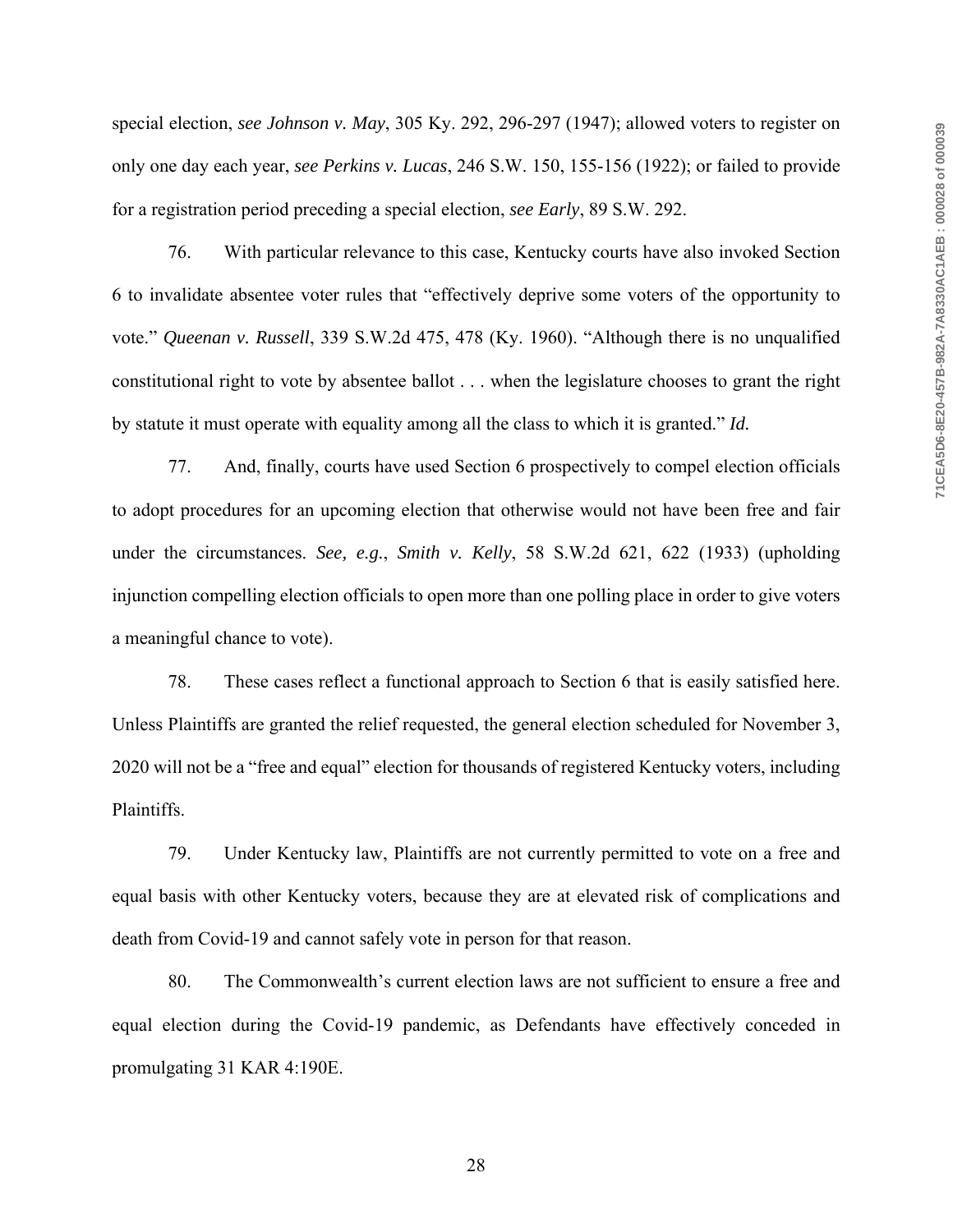81. As Defendants have stated publicly, forcing voters to appear to vote in person creates an unnecessarily high risk of transmission of Covid-19, which transmits through respiratory droplets and aerosolization. Voters will potentially be forced to stand in long lines to cast their votes on Election Day, as recently occurred in both Wisconsin and Georgia. The only reason it did not happen during Kentucky's recent primary election was because the emergency regulations allowed for the kind of widespread absentee mail-in and early voting Plaintiffs seek in this case.

82. Voters forced to vote in person under the regular election rules also will have to congregate in confined polling places with election workers and other voters, contrary to social distancing guidelines. Sanitization and personal protective equipment cannot prevent Covid-19 transmission.

83. The risk of long lines and crowded polling places is particularly acute in Kentucky, where many counties were unable to recruit sufficient poll workers to operate a normal number of polling places for the June 23, 2020 primary elections. For example, in the state's largest counties—Jefferson and Fayette—there was only one polling place each.

84. Secretary Adams himself publicly questioned whether that was sufficient to permit a truly free and equal election, even with the emergency regulations in place:



Just so we're clear, State Board of Elections, on which I sit, has to sign off on reduction of polling locations. Certainly significant reduction is necessary but 1 site for a county of 615,000 registered voters seems insufficient to me.

Chris Williams & @chriswnews · May 7 KY's most populous county will have 1 polling place on June 23rd, voters are

encouraged to request an absentee ballot. Their role is unclear but Jefferson County says they'll welcome the Kentucky National Guard's help w/ the Primary Election. @WHAS11 whas11.com/mobile/article...

11:53 PM · May 7, 2020 · Twitter for iPhone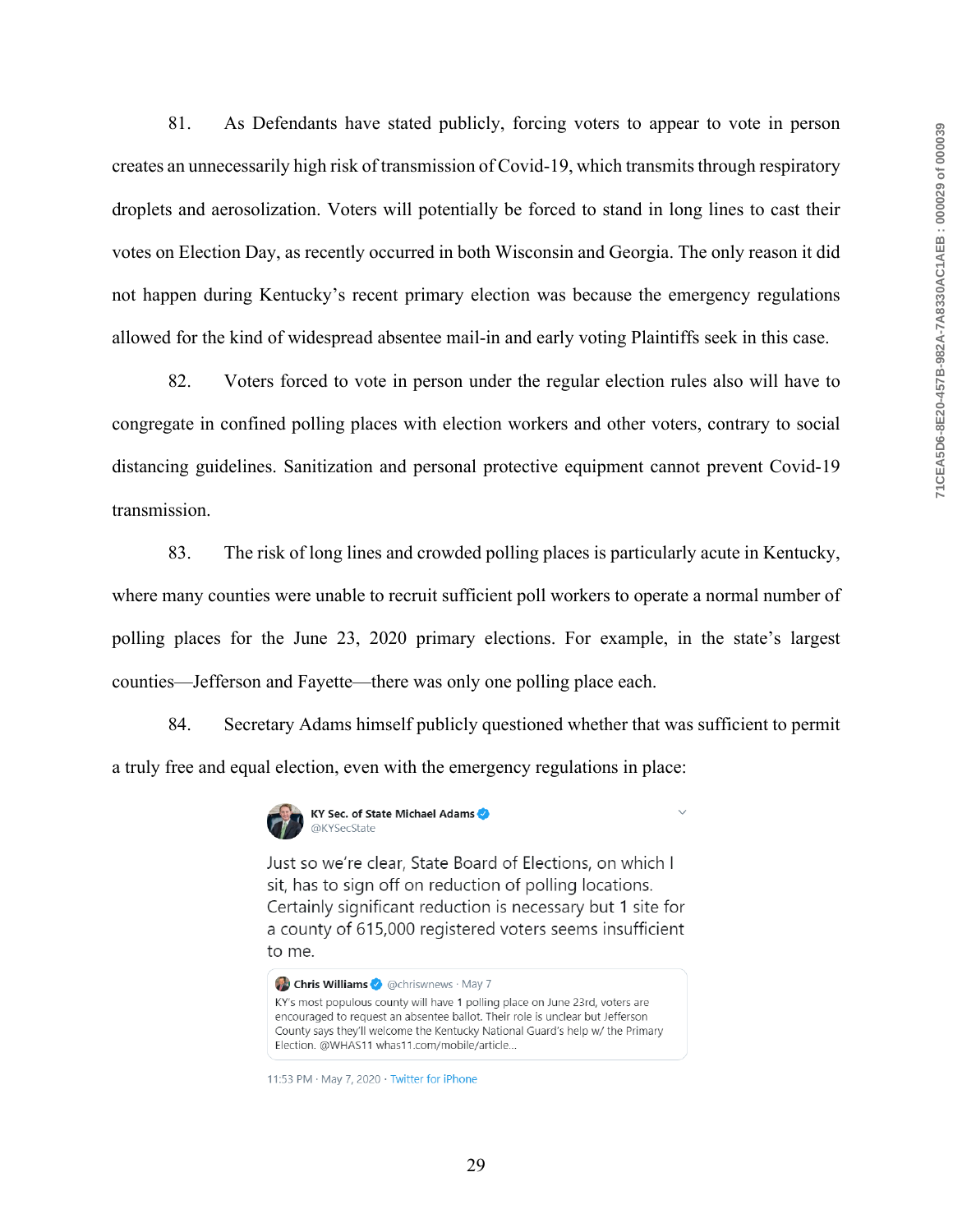85. Given the likelihood that in-person voting locations will be similarly limited in November, combined with the easy transmission of Covid-19 in indoor, congregate settings, extending the emergency regulations' absentee voting requirements and provisions is all the more vital to ensure a free and equal election this November in Kentucky.

86. The state's new voter ID rules will only worsen the risk of Covid-19 transmission, because they force voters to interact with more individuals to obtain the necessary ID or, if they lack access to a copy machine, to obtain a copy of their ID for inclusion with their absentee ballot request form. The new voter ID rules could also add to long lines and delay at polling places, as many voters will likely need to fill out affirmations if they lack photographic identification. And, as noted above, SB 2's ambiguous language also might require voters to execute an affirmation in front of an election official even if they intend to vote by mail. These rules will therefore compel more activities that are fundamentally inconsistent with the Governor's Healthy at Home and Healthy at Work orders.

87. Moreover, because of government office limitations and closures—which could be re-imposed at any time due to the ongoing surge in Covid-19 cases as the Commonwealth attempts to "reopen"—it could be difficult for voters to obtain the necessary ID and/or affirmation. Even if a voter does have compliant ID, she will need to have access to a copy machine to provide a copy of her ID for submission with her absentee ballot request application. Should the State Board of Elections continue to use the online portal for absentee ballot requests, voters may need access to a scanner to upload operable images of their IDs.

88. Plaintiffs each face an increased risk of severe illness or death if they contract Covid-19 due their ages and pre-existing conditions. If not permitted to vote by mail in the General Election on November 3, 2020, they will have to choose between exercising their right to vote and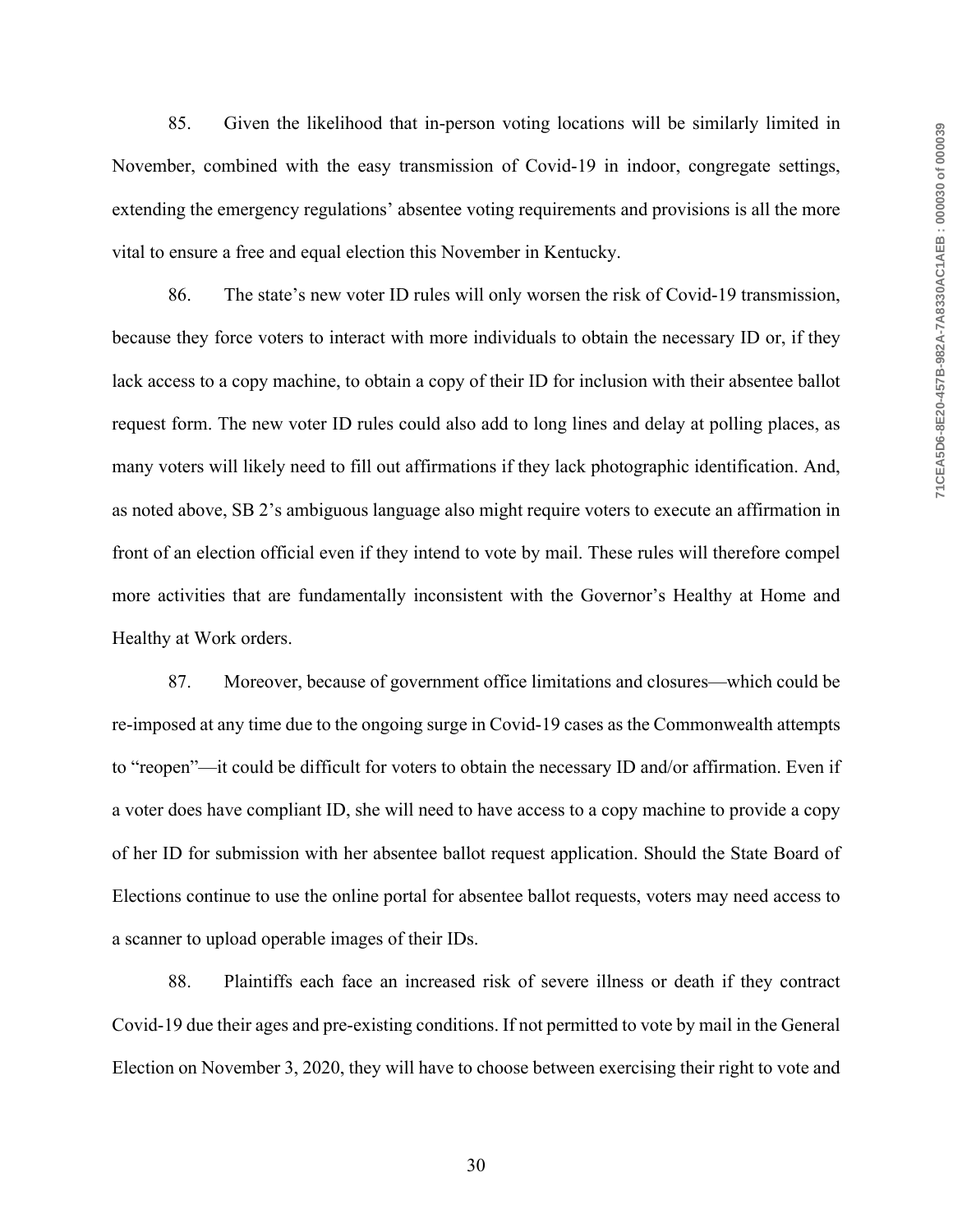their health—even their lives. Plaintiffs Sterne and LeMaster have already made the difficult decision to forego voting altogether if they cannot vote by mail in November, in order to protect their health.

89. Plaintiffs' voting rights are further burdened by the threat that they could infect atrisk loved ones if they are required to vote in person. Plaintiffs Sterne and LeMaster live in the same household and are both at high risk of complications or death from Covid-19. Plaintiffs Mozenter and Graner live in the same household and are both at high risk of complications or death from Covid-19. Further, Plaintiff Sterne's brother, who is Plaintiff LeMaster's son, has several health conditions that would almost certainly result in death were he to contact Covid-19, a fact that has also informed their decision to not vote in November if they will be required to vote in person. Plaintiff Graner's husband, Plaintiff Mozenter, is twice at risk due to his cancer treatment and Type 2 diabetes, and Plaintiff Graner herself has hypertension.

90. When considered in light of the "[t]he rule of common sense and reason" that applies in Section 6 cases, *Perkins v. Lucas*, 197 Ky. 1 (1922), these allegations are more than sufficient to show that Plaintiffs—and a significant number of similarly situated Kentucky voters—will be effectively prevented from voting on November 3, 2020 by the Covid-19 pandemic. *See also Cantrell v. Kentucky Unemployment Ins. Comm'n*, 450 S.W.2d 235, 237 (Ky. 1970) ("When all else is said and done, common sense must not be a stranger in the house of the law." (Palmore, J.)).

91. Thus, the failure of Defendants to extend the rules set forth in 31 KAR 4:190E through out the Covid-related State of Emergency, including for the November 3, 2020 general election, plainly violates Section 6 of the Kentucky Constitution, particularly when coupled with the new voter ID requirements imposed by SB 2.

31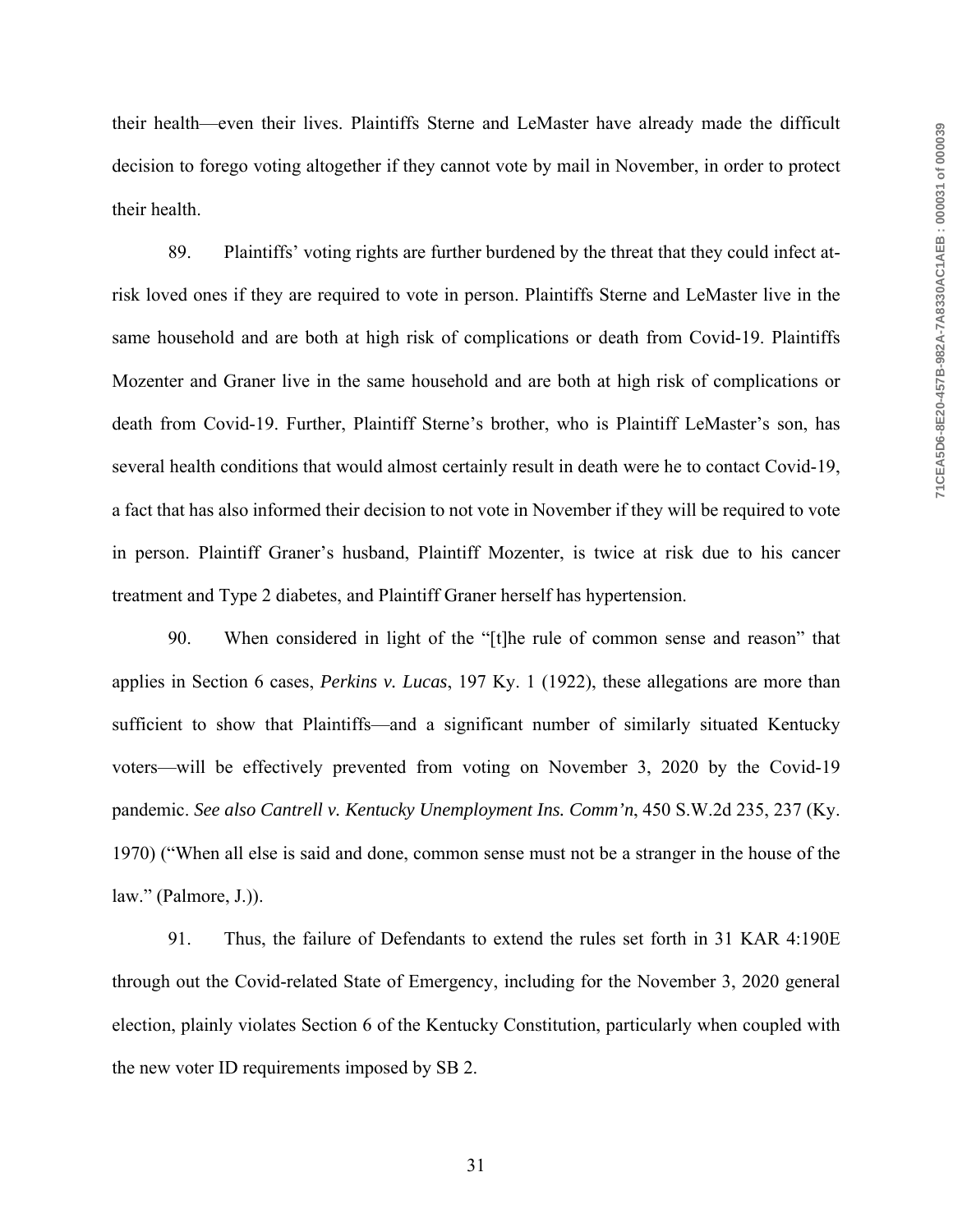### **SECOND CLAIM FOR RELIEF Temporary and Permanent Injunction**

92. Plaintiffs restate and incorporate by reference, as if set forth fully herein, the allegations in the preceding paragraphs of the Complaint.

93. There is no adequate remedy at law with respect to Plaintiffs' claims under Section 6. If this Court does not act to compel Defendants to extend the effective date of their emergency regulations through the general election, a substantial percentage of Kentuckians otherwise eligible to vote will be denied the right to do so. *Wallbrecht*, 175 S.W. at 1026-1027.

94. For the reasons just explained, Plaintiffs are likely to succeed on their claim that Defendants' failure to extend critical portions of the emergency regulations through the time of the general election, and to enforce SB 2, will violate Section 6 of the Kentucky Constitution.

95. Moreover, Plaintiffs and the public at large will suffer immediate and irreparable injury if the current emergency regulations are not extended through, and SB 2's new voter ID requirements are enforced for, the general election. Holding an election under conditions that disenfranchise a substantial percentage of voters "is an invasion of the highest rights of the citizens, and tends to substitute other means of determining the popular will, for elections held by the people." *Wallbrecht*, 175 S.W. at 1027. "Such course, however innocent its motive, cannot be too severely discountenanced." *Id.*

96. In contrast, Defendants will suffer no harm from the requested injunction. Indeed, their actions and public statements to date have demonstrated that (1) making absentee voting available to all Kentuckians is necessary to ensure a free and equal election so long as Covid transmission remains a substantial risk, (2) they have the power necessary to issue such emergency regulations, (3) Defendants have the capacity to administer the absentee voting system laid out in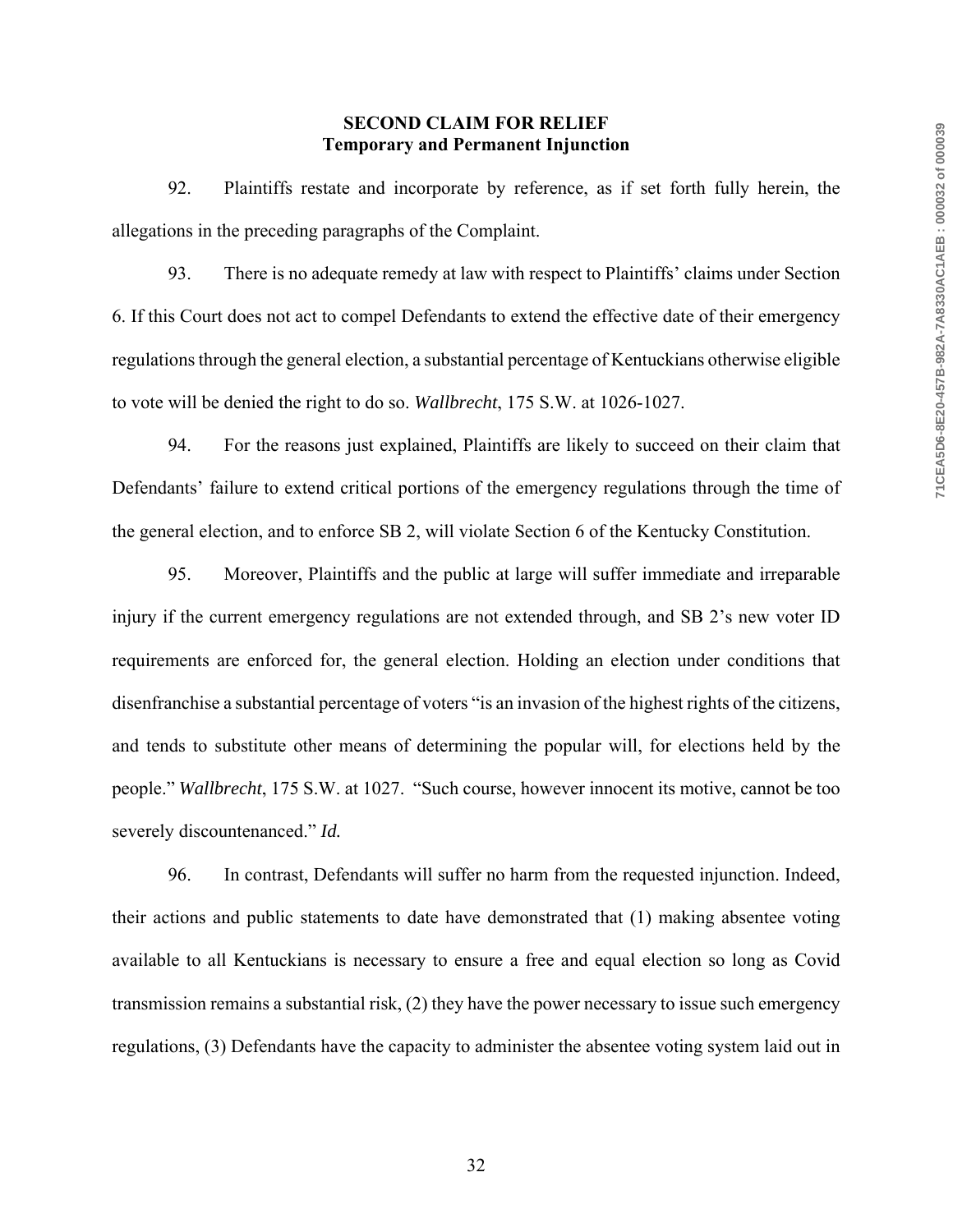the emergency rules, and (4) moving to this absentee voting system has not caused widespread voter confusion.

97. Moreover, Defendants—particularly Secretary Adams—have also assured the public that the emergency regulations provided appropriate safeguards to protect election integrity, which they accomplished without the added restrictions of SB 2.<sup>25</sup>

98. In view of the merits of Plaintiffs' claims, the strong public interest in ensuring free and fair elections, and the lack of any harm to Defendants, Plaintiffs are entitled to preliminary and permanent injunctions compelling Defendants to extend critical portions of the rules set forth in 31 KAR 4:190E throughout the Covid-related State of Emergency, including for the November 3, 2020 general election, and to prohibit them from enforcing the new voter ID requirements of SB 2 until the State of Emergency is lifted.

<sup>25</sup> Kentucky Bottom Line Interview, *available at*: https://kychamberbottomline.com/2020/05/12/kentucky-secretaryof-state-adams-says-changes-to-voting-for-primary-elections-will-keep-people-safe-and-make-neededimprovements-to-system/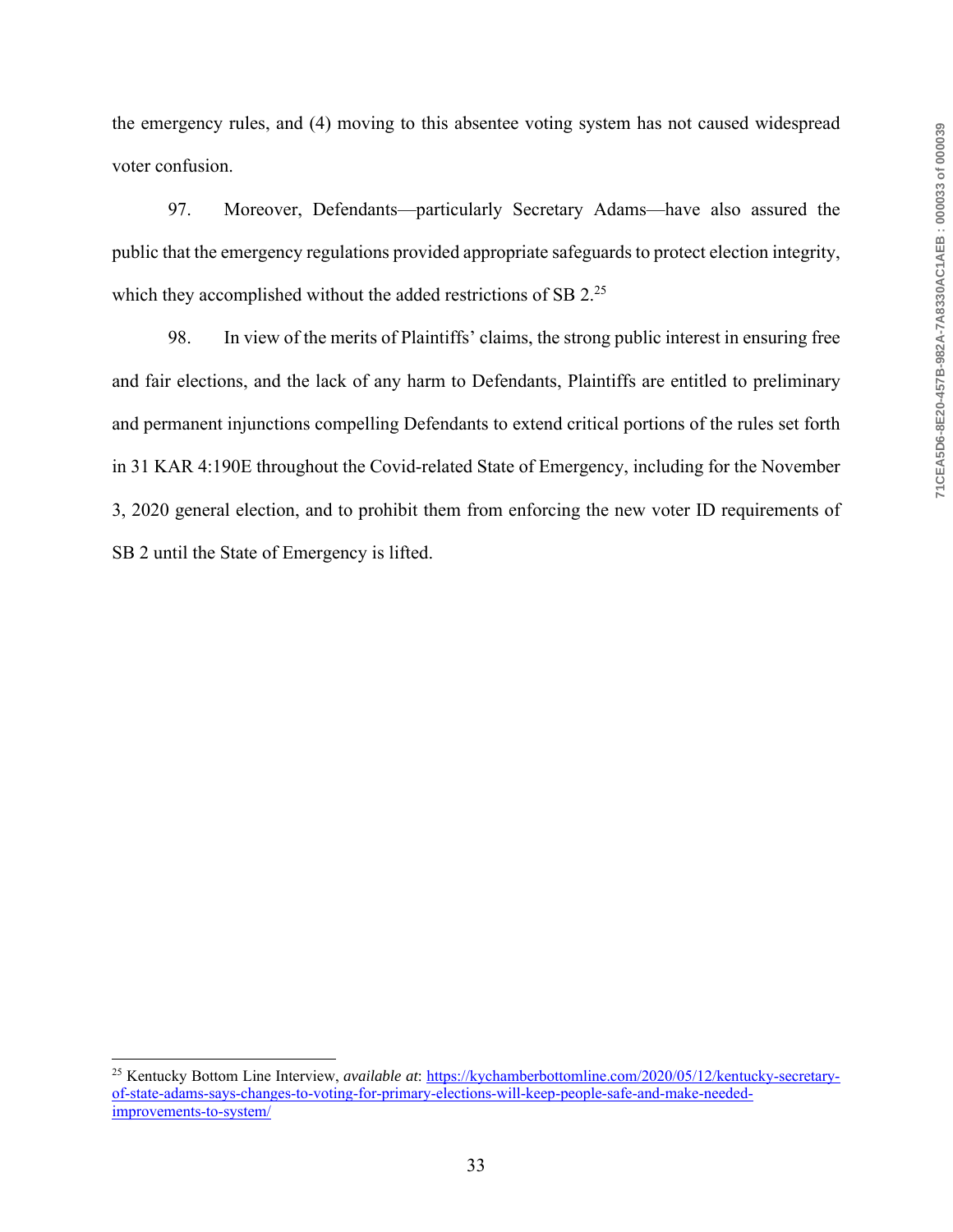#### **PRAYER FOR RELIEF**

**WHEREFORE,** Plaintiffs respectfully request the following relief:

A. A Judgment on Plaintiffs' Claim for Relief for a Declaration of Rights;

B. A Preliminary Injunction that:

1. Enjoins the requirement that voters satisfy a statutorily recognized excuse to vote by mail, pursuant to KRS 177.085(1)(a), during the pendency of the Governor's Covid-related State of Emergency;

2. Enjoins the requirement that voters satisfy a statutorily recognized excuse to vote absentee in person, pursuant to KRS  $177.085(1)(d)$ , during the pendency of the Governor's Covid-related State of Emergency;

3. Delays the effective date of SB 2 until after the expiration of the Governor's Covid-related State of Emergency; and

4. Compels the Defendants to extend the following portions of the emergency regulations (31 KAR 4:190E) during the pendency of the Governor's Covid-related State of Emergency:

a. Section 3, which provides that "[n]otwithstanding KRS 117.077, an application for an absentee ballot due to medical emergency a) shall not require the applicant to state that the emergency condition occurred within 14 days of the election, b) need not be notarized, and c) shall entitle the applicant, upon verification of the application, to vote by absentee, by mail or in person by appointment, as advised, if otherwise a lawful voter";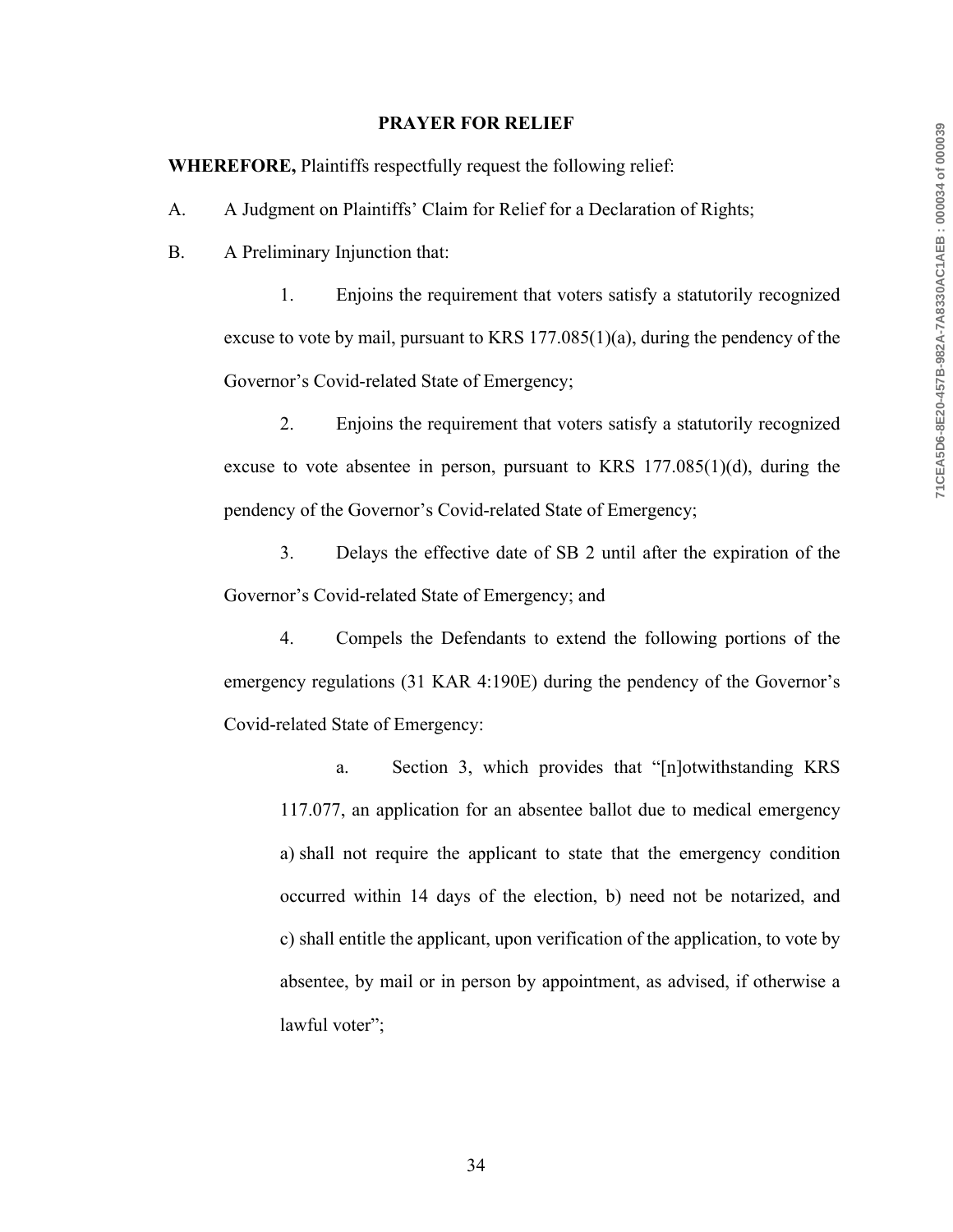b. Section 4, which requires the State Board of Elections to send "a non-forwarding postcard to every registered voter of the Commonwealth to inform them of the changes being made to the [upcoming election] as a result of the COVID-19 pandemic, as well as the steps the voter must take to request an absentee ballot through the SBE secure online portal or by calling their County Clerk. That postcard should continue "to advise voters that, if they will vote in person absentee or in person on election day, they are advised to make an appointment with their County Clerk."

c. Section 5, which requires the State Board of Elections to "establish a secure online portal that will allow voters to request an absentee ballot through the submission of personally identifiable information" and states that such requests shall "serve as an absentee application in lieu of SBE's 'Medical Emergency Application to Vote Absentee' form." The portal should continue to "transmit the request to the County Clerk of the county in which the requester is registered to vote," who must in turn "transmit to the voter an absentee ballot within seven (7) days." *Id.* It also should continue to provide "to County Clerks a unique barcode for each voter's ballot envelope, providing the ability to track the ballot as it mailed out and received back, in order to certify the movement of the ballot through the postal system and to issue voter credit." *Id.*

d. Section 6, which provides a deadline for county clerks to mail absentee ballots that "have the return postage paid for by the State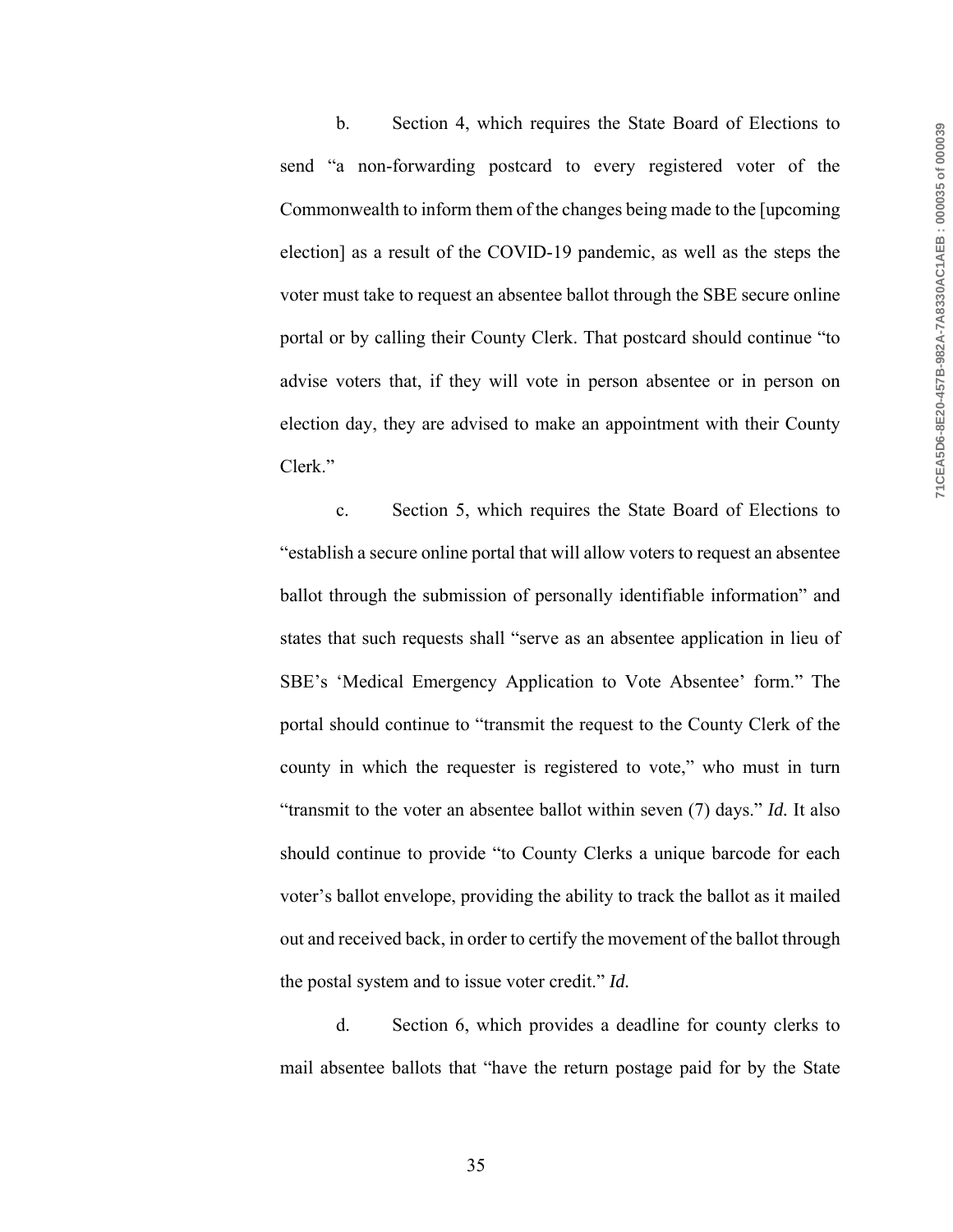Board of Elections" and requires county clerks to count any ballot "delivered by the United States Postal Service and being a postmark of [the general election date] or earlier" if received by November 7, 2020. *Id.*

e. Section 9, which provides an opportunity for voters to cure any signature problems with mail-in ballots and requires local election officials "to contact the voter using the contact information provided by the voter's absentee ballot application, and provide the voter with a timeframe and manner in which the voter may cure the discrepancy."; and

f. Section 10, which requires county clerks to allow voters "to schedule appointments to vote absentee in-person by appointment . . . no fewer than 5 days per week in the two weeks before the week of election day." Those "Appointments shall be consistent with public health and social-distancing standards and every reasonable effort shall be undertaken by County Clerks to see that in-person absentee voting is implemented in a manner that limits direct contact between voters, other voters, and election officials, and shall be conducted throughout the Clerk's business hours." *Id.*

C. A Permanent Injunction that:

1. Enjoins the requirement that voters satisfy a statutorily recognized excuse to vote by mail, pursuant to KRS  $177.085(1)(a)$ , during the pendency of the Governor's Covid-related State of Emergency;

2. Enjoins the requirement that voters satisfy a statutorily recognized excuse to vote absentee in person, pursuant to KRS  $177.085(1)(d)$ , during the pendency of the Governor's Covid-related State of Emergency;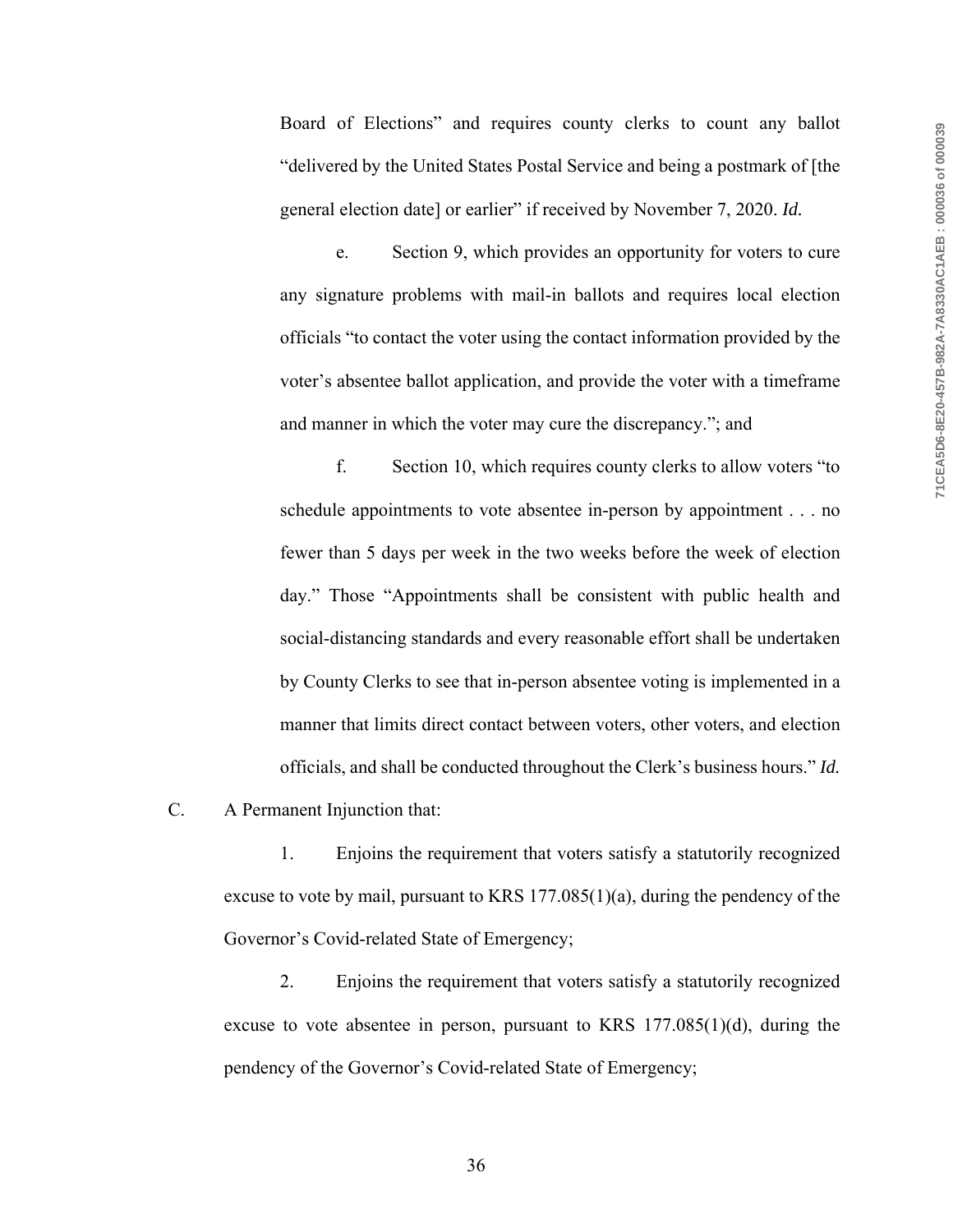3. Delays the effective date of SB 2 until after the expiration of the Governor's Covid-related State of Emergency; and

4. Compels the Defendants to extend the following portions of the emergency regulations (31 KAR 4:190E) during the pendency of the Governor's Covid-related State of Emergency:

g. Section 3, which provides that "[n]otwithstanding KRS 117.077, an application for an absentee ballot due to medical emergency a) shall not require the applicant to state that the emergency condition occurred within 14 days of the election, b) need not be notarized, and c) shall entitle the applicant, upon verification of the application, to vote by absentee, by mail or in person by appointment, as advised, if otherwise a lawful voter";

h. Section 4, which requires the State Board of Elections to send "a non-forwarding postcard to every registered voter of the Commonwealth to inform them of the changes being made to the [upcoming election] as a result of the COVID-19 pandemic, as well as the steps the voter must take to request an absentee ballot through the SBE secure online portal or by calling their County Clerk. That postcard should continue "to advise voters that, if they will vote in person absentee or in person on election day, they are advised to make an appointment with their County Clerk."

i. Section 5, which requires the State Board of Elections to "establish a secure online portal that will allow voters to request an absentee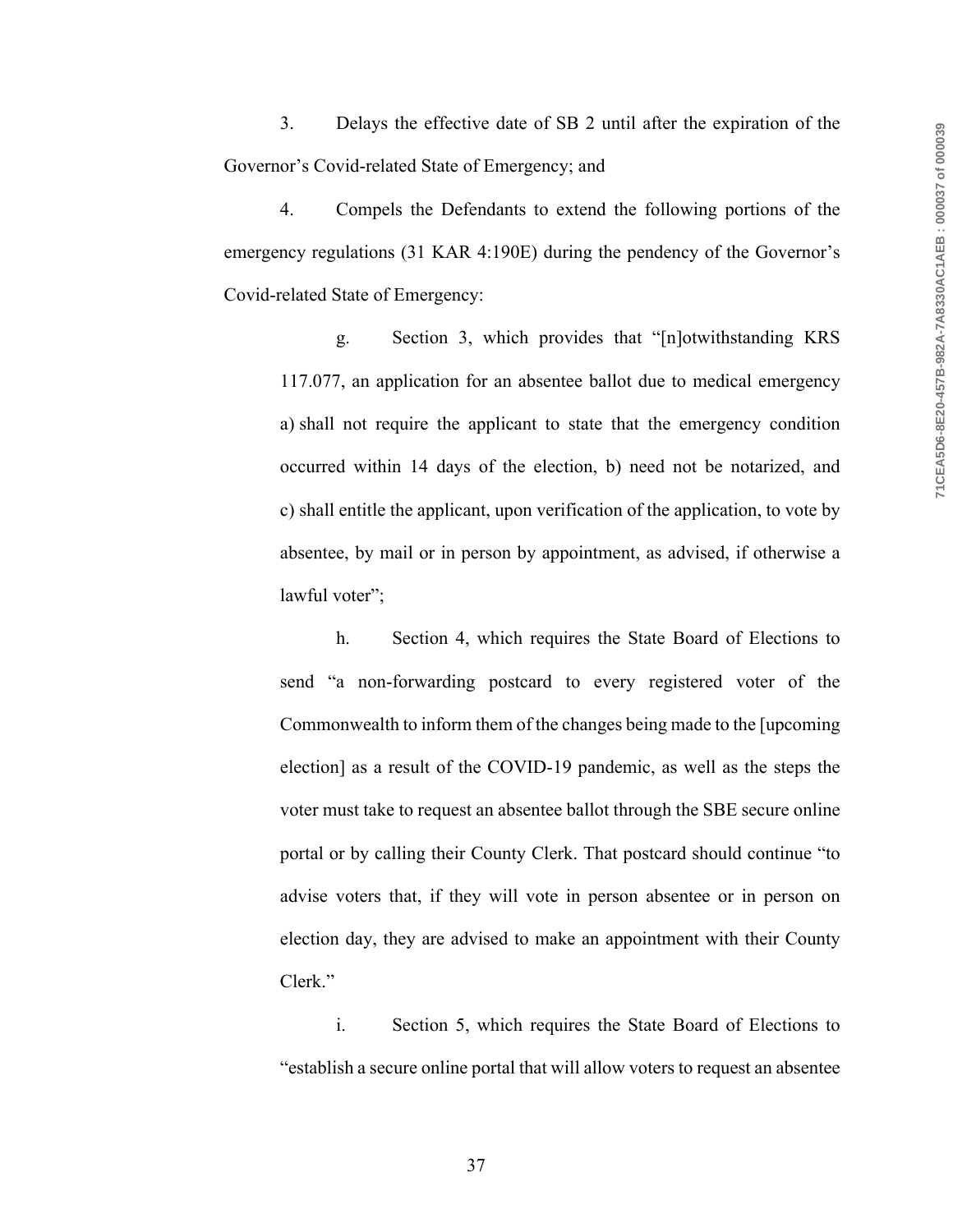ballot through the submission of personally identifiable information" and states that such requests shall "serve as an absentee application in lieu of SBE's 'Medical Emergency Application to Vote Absentee' form." The portal should continue to "transmit the request to the County Clerk of the county in which the requester is registered to vote," who must in turn "transmit to the voter an absentee ballot within seven (7) days." *Id.* It also should continue to provide "to County Clerks a unique barcode for each voter's ballot envelope, providing the ability to track the ballot as it mailed out and received back, in order to certify the movement of the ballot through the postal system and to issue voter credit." *Id.*

j. Section 6, which provides a deadline for county clerks to mail absentee ballots that "have the return postage paid for by the State Board of Elections" and requires county clerks to count any ballot "delivered by the United States Postal Service and being a postmark of [the general election date] or earlier" if received by November 7, 2020. *Id.*

k. Section 9, which provides an opportunity for voters to cure any signature problems with mail-in ballots and requires local election officials "to contact the voter using the contact information provided by the voter's absentee ballot application, and provide the voter with a timeframe and manner in which the voter may cure the discrepancy."; and

l. Section 10, which requires county clerks to allow voters "to schedule appointments to vote absentee in-person by appointment . . . no fewer than 5 days per week in the two weeks before the week of election

38